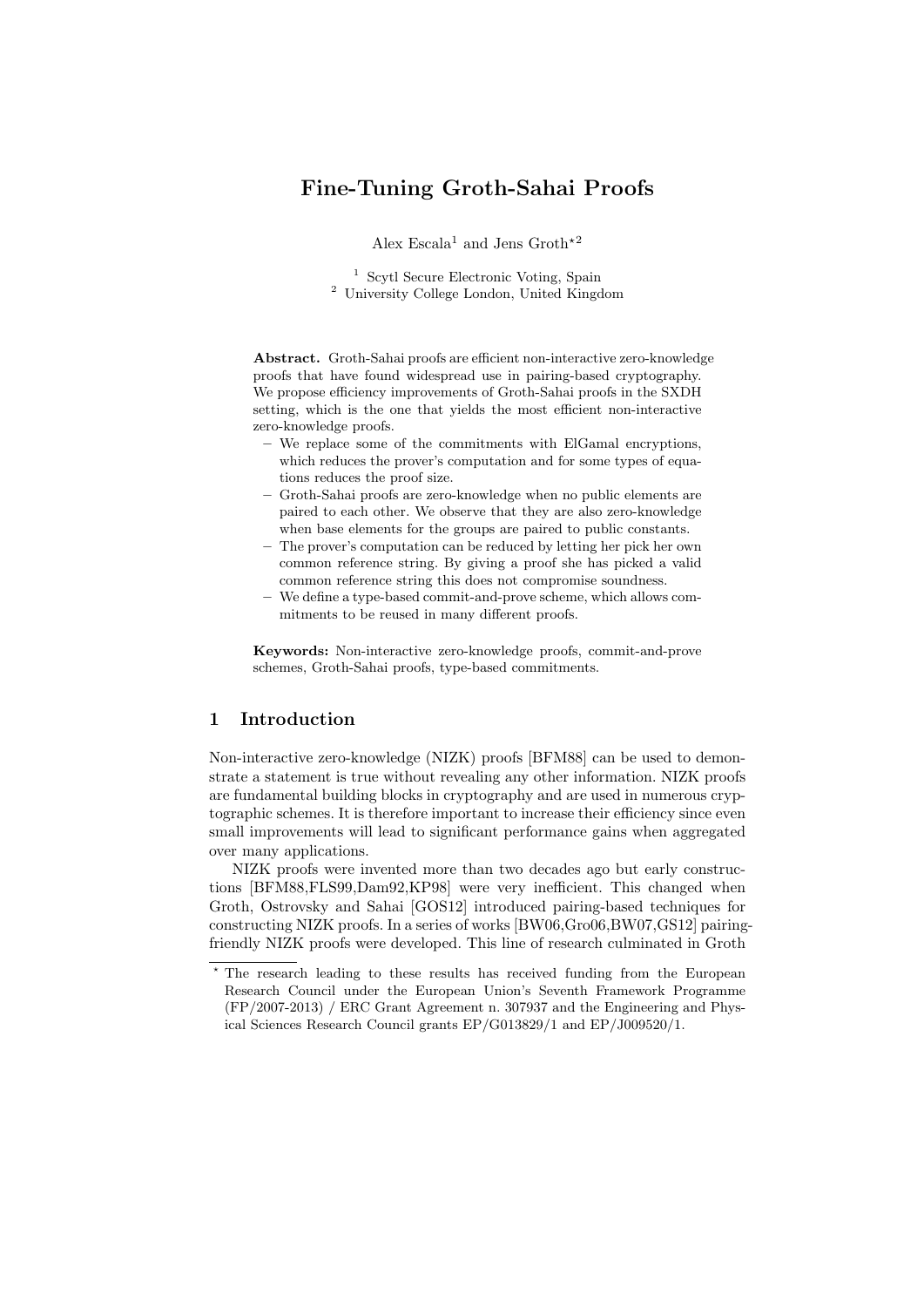and Sahai [GS12] that gave efficient and practical NIZK proofs that are now widely used in pairing-based cryptography.

Groth-Sahai proofs [GS12] can be instantiated in many ways with either symmetric or asymmetric pairings and over groups that may have either composite order or prime order. The asymmetric setting with prime order groups yields the smallest group elements [GPS08]. We will therefore focus on improving Groth-Sahai proofs for prime order asymmetric bilinear groups, since the better efficiency makes it the most important setting for use in practice.

Let us give some more details of what can be done with Groth-Sahai proofs. The setting they consider is a bilinear group  $(p, \hat{\mathbb{G}}, \check{\mathbb{H}}, \mathbb{T}, e, \hat{g}, \check{h})$ , where  $\hat{\mathbb{G}}, \check{\mathbb{H}}, \mathbb{T}$ are prime order p groups,  $\hat{g}$  and  $\check{h}$  are generators of  $\hat{\mathbb{G}}$  and  $\check{\mathbb{H}}$  respectively and e:  $\mathbb{G}\times\mathbb{H}\to\mathbb{T}$  is a non-degenerate bilinear map. The prover wants to show that there are values  $\hat{x}_i \in \mathbb{\hat{G}}, \check{y}_j \in \mathbb{\check{H}}, x_i, y_j \in \mathbb{Z}_p$  simultaneously satisfying a set of equations. Groth and Sahai formulate four types of equations, which using additive notation for group operations and multiplicative notation for the bilinear map  $e$  can be written as follows.

**Pairing-product equation:** Public constants  $\hat{a}_j \in \hat{\mathbb{G}}, \check{b}_i \in \check{\mathbb{H}}, \gamma_{ij} \in \mathbb{Z}_p, t_{\mathbb{T}} \in \mathbb{T}$ .

$$
\sum_{i} \hat{x}_i \cdot \check{b}_i + \sum_{j} \hat{a}_j \cdot \check{y}_j + \sum_{i} \sum_{j} \gamma_{ij} \hat{x}_i \cdot \check{y}_j = t_{\mathbb{T}}.
$$

Multi-scalar multiplication equation in  $\hat{\mathbb{G}}$ : Public constants  $\hat{a}_i \in \hat{\mathbb{G}}, b_i \in$  $\mathbb{Z}_p, \gamma_{ij} \in \mathbb{Z}_p, \hat{t} \in \hat{\mathbb{G}}.$ 

$$
\sum_{i} \hat{x}_{i} b_{i} + \sum_{j} \hat{a}_{j} y_{j} + \sum_{i} \sum_{j} \gamma_{ij} \hat{x}_{i} y_{j} = \hat{t}.
$$

Multi-scalar multiplication equation in  $\check{\mathbb{H}}$ : Public constants  $a_j\in\mathbb{Z}_p,\check{b}_i\in\mathbb{R}$  $\check{\mathbb{H}}, \gamma_{ij} \in \mathbb{Z}_p, \check{t} \in \check{\mathbb{H}}.$ 

$$
\sum_{i} x_i \check{b}_i + \sum_{j} a_j \check{y}_j + \sum_{i} \sum_{j} \gamma_{ij} x_i \check{y}_j = \check{t}.
$$

Quadratic equation in  $\mathbb{Z}_p$ : Public constants  $a_i \in \mathbb{Z}_p, b_i \in \mathbb{Z}_p, \gamma_{ij} \in \mathbb{Z}_p, t \in$  $\mathbb{Z}_p$ .

$$
\sum_i x_i b_i + \sum_j a_j y_j + \sum_i \sum_j \gamma_{ij} x_i y_j = t.
$$

These four types of equations express in a direct way statements arising in pairing-based cryptography. For this reason Groth-Sahai proofs are used in numerous pairing-based protocols including group signatures [Gro07], anonymous credentials  $[BCKL08, BCC^+09]$ , e-cash  $[FPV09]$ , etc.

Groth-Sahai proofs are witness-indistinguishable proofs that enable a prover to convince a verifier that a statement is true without revealing which witness the prover knows. For a slightly more restricted set of statements where all pairingproduct equations have  $t_{\mathbb{T}} = 0_{\mathbb{T}}$ , Groth-Sahai proofs are actually zero-knowledge proofs that leak no information besides the truth of the statement.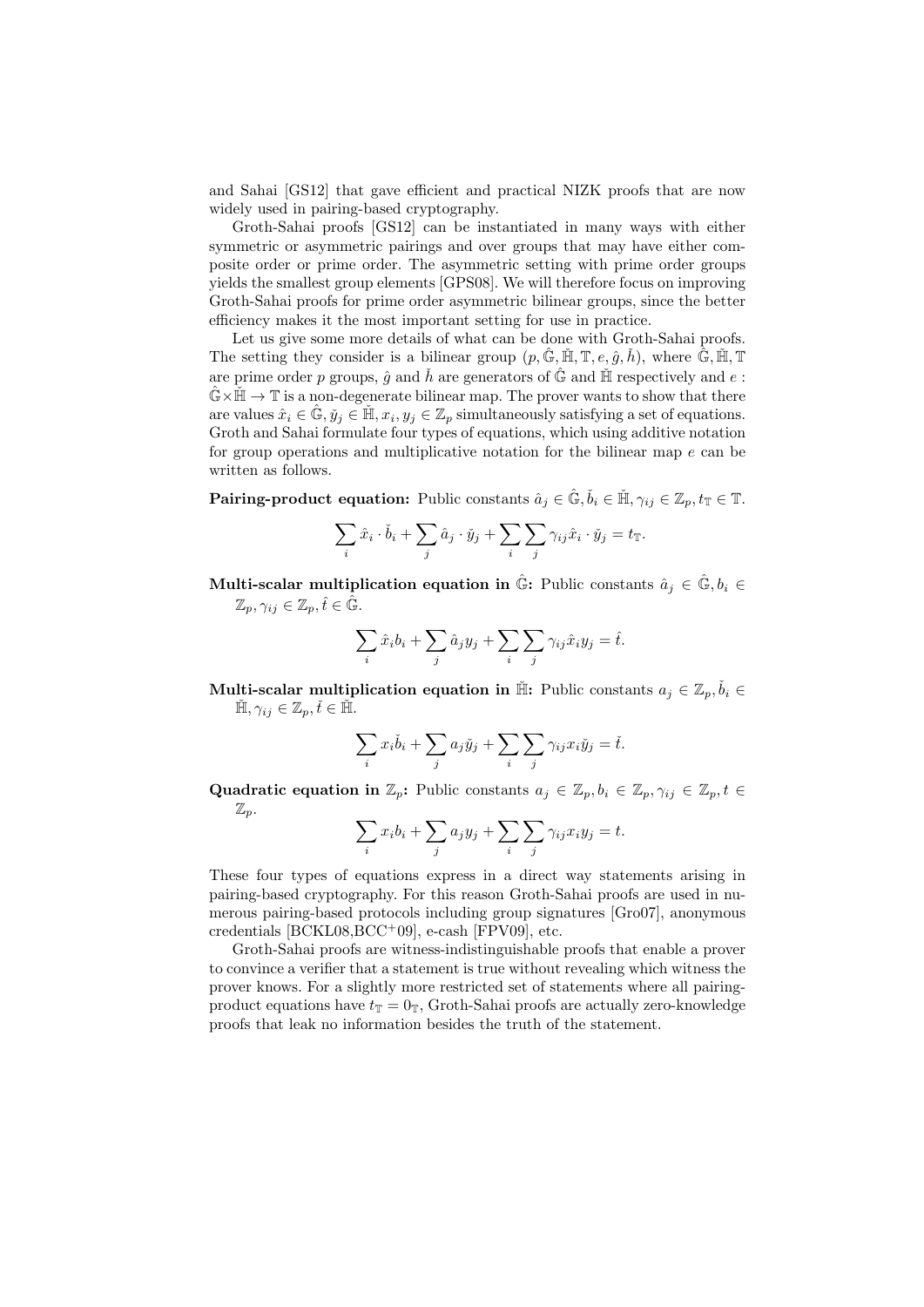There have been several papers that extend or improve the Groth-Sahai proof system in different directions. [Mei09] suggested how to create perfectly extractable commitments, something which is not given by the commitments used by Groth and Sahai. [CHP07,BFI+10] reduced the computational cost of the verification of the proofs using batch techniques, at the cost of trading perfect soundness for statistical soundness. [Seo12] gave another map for verifying proofs in the symmetric setting which reduces the computational cost of the verification of the proofs. On the other hand, they prove that the map proposed by Groth and Sahai in the asymmetric setting is optimal. [GSW10] proposed another assumption on which Groth-Sahai proofs can be based. [BCKL08,BCC+09] exploited rerandomization properties of Groth-Sahai proofs, which they used in anonymous credentials. [Fuc11] proposed a witness-indistinguishable commit-and-prove scheme based on Groth-Sahai proofs in the symmetric setting. [CKLM12] introduced a new notion of malleable proof systems, which can be built from Groth-Sahai proofs. While there has been significant research effort devoted to pairing-based NIZK proofs, Groth-Sahai proofs still remain the most efficient NIZK proofs that are based on standard intractability assumptions and there has not been any progress in reducing their size or the prover's computation except for special purpose statements [EHKRV13,JR13].

### 1.1 Our contributions

We focus on improving efficiency and propose several ways to fine-tune Groth-Sahai zero-knowledge proofs in the asymmetric bilinear group setting.

- Groth-Sahai proofs use public constants and committed variables. We introduce two new types of values: public base elements and encrypted variables. This reduces the size of proofs for statements involving these values.
- We recast Groth-Sahai proofs as a commit-and-prove scheme. This makes it possible to reuse commitments in the proofs of different statements even when these statements depend on previous commitments and proofs.
- We show that the prover's computation can be reduced by letting her pick her own provably correct common reference string.

Encrypted variables. The common reference string in Groth-Sahai proofs contains a public commitment key that the prover uses to commit to variables. The prover then proceeds to prove that the committed variables satisfy the equations in the statement. In our scheme we allow the prover to encrypt variables using ElGamal encryption as an alternative to the commitment scheme. ElGamal encryption reduces the prover's computation when compared to the commitment operation. Moreover, equations that use ElGamal ciphertexts instead of commitments have simpler proofs. However, using ElGamal encryption means we cannot get perfect zero-knowledge, so we rely on the Decision Diffie-Hellman (DDH) assumption to get computational zero-knowledge and we place some restrictions on the types of equations where ElGamal encryptions can be used.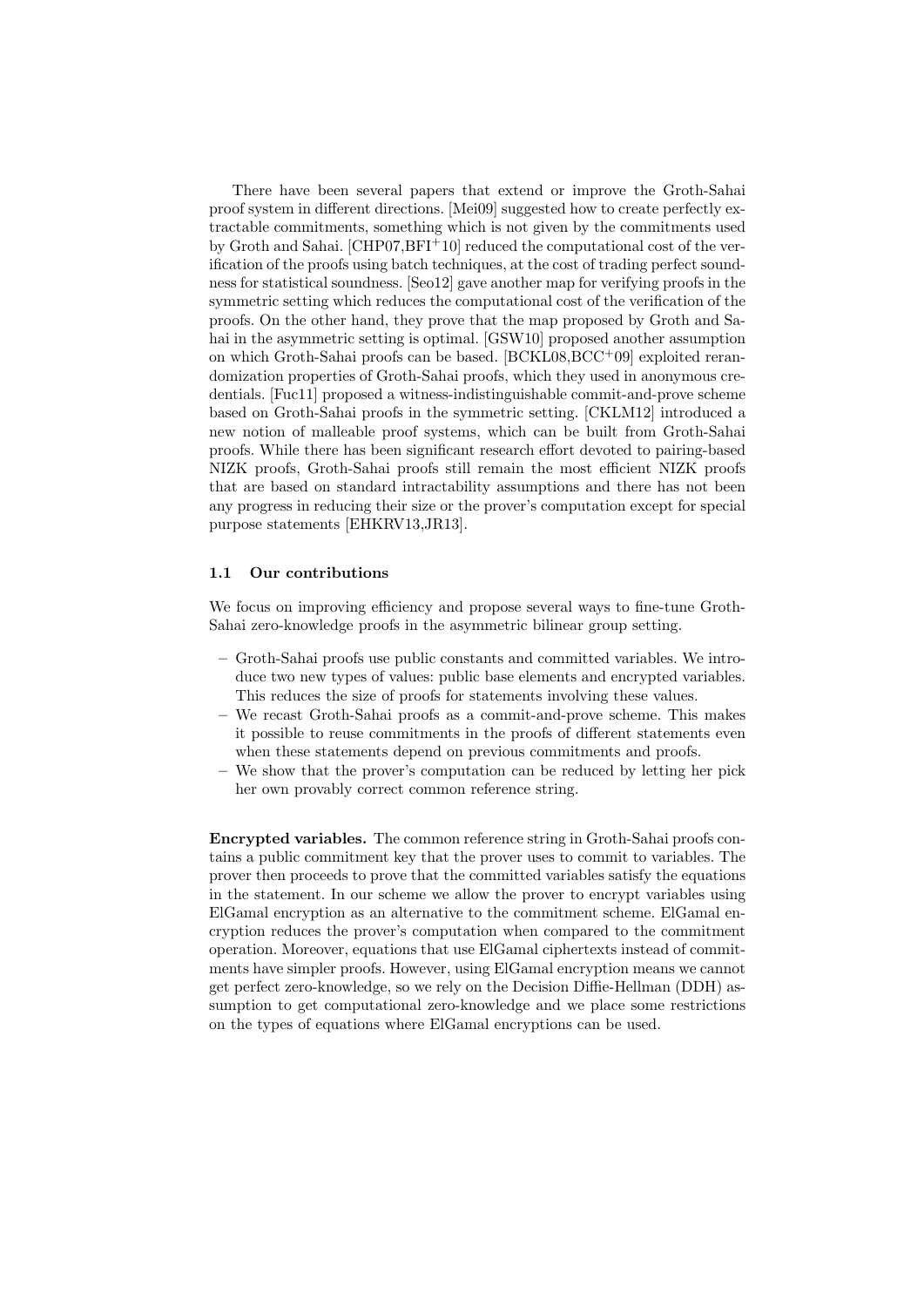Base elements. We observe that the commitment keys can be set up to allow simulation in pairing-product equations where  $t_{\mathbb{T}} = \hat{a} \cdot \check{h} + \hat{g} \cdot \check{b}$  for public constants  $\hat{a} \in \hat{\mathbb{G}}$  and  $\check{b} \in \check{\mathbb{H}}$ . This extension of Groth-Sahai proofs comes at no extra cost, so we save the costly rewriting of the equations proposed in [GS12] which was required to get zero-knowledge in those kinds of equations.

In addition, a similar observation allows us to have shorter Groth-Sahai zeroknowledge proofs for multi-scalar multiplications equations in  $\hat{\mathbb{G}}$  or in  $\check{\mathbb{H}}$  in which all the field elements are the constants  $\hat{t} = \hat{g}$  or  $\check{t} = \check{h}$ .

Using commitment keys with known discrete logarithms. In Groth-Sahai proofs, a common reference string created by a trusted entity is shared between the prover and the verifier. We show how to reduce the prover's computation by allowing her to choose her own common reference string, which we think of as her public key. This change reduces the cost of computing her commitments from 4 scalar multiplications to 2 scalar multiplications and it also reduces the cost of computing proofs.

To enforce soundness, the prover will give a Groth-Sahai proof to the prover, using a common reference string the verifier does trust, for the public key being correct. The cost of such proof is 12 group elements in total, which is a one-off cost as the public key can be used for many commitments and proofs.

Viewing the common reference string as the prover's public key gives us some flexibility in the setup. Instead of proving the public key correct in the common reference string model, the prover could use the multi-string model [GO07] where we only assume a majority out of  $n$  common reference strings are honest. Alternatively, the prover could give a zero-knowledge proof of knowledge to a trusted third party that the public key is correct and get a certificate on the public key.

Type-based commit-and-prove schemes. A natural generalization of zeroknowledge proofs are commit-and-prove schemes [Kil90,CLOS02], where the prover can commit to values and prove statements about the committed values. Commit-and-prove schemes provide extra flexibility and reduce communication; it is for instance possible to choose values to be committed to in an adaptive fashion that depends on previous commitments or proofs. The traditional definition of zero-knowledge proofs would require the prover to make an entirely new set of commitments for each statement to be proven.

Groth-Sahai proofs can be used to build a non-interactive commit-and-prove scheme in a natural way; Belenkiy et al. [BCKL08] for instance explicitly let the commitments be part of the statements and define witness-indistinguishable proofs for such statements. Fuchsbauer [Fuc11] defines a witness-indistinguishable Groth-Sahai based commit-and-prove scheme and uses it in the construction of delegatable anonymous credentials. Our definition of a non-interactive commitand-prove scheme will resemble Fuchsbauer's [Fuc11]. However, we are in a different situation because we have more types of elements that we want to commit to. A group element in  $\mathbb{G}$  may for instance be committed using the perfectly binding/perfectly hiding commitment scheme or using ElGamal encryption.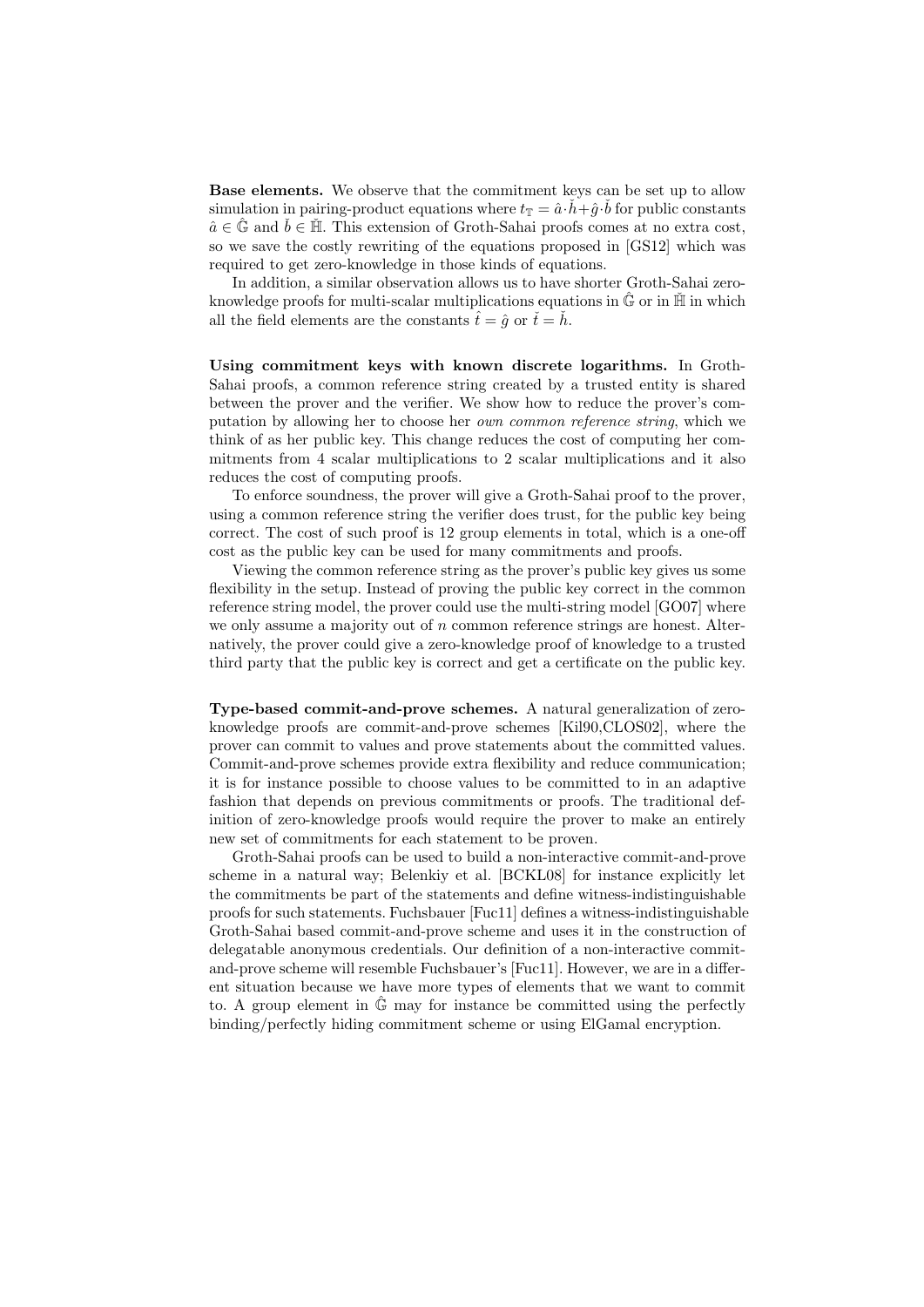To give a generally applicable definition of non-interactive commit-and-prove schemes, we propose the notion of *type-based* commitments. A type-based commitment scheme enables the prover to commit to a message  $m$  with a publicly known type t and we require that the type and message pair  $(t, m)$  belong to a message space  $\mathcal{M}_{ck}$ . One example of a type could for instance be  $t = \text{enc}_{\hat{c}}$ meaning the value  $m$  should be encrypted (as opposed to using the more expensive commitment operation) and it should be done in group  $\hat{\mathbb{G}}$ . This increases the flexibility of the commitment scheme, we can for instance create a type  $(\text{pub}_\hat{c}, x)$  that publicly declares the committed value x. Since the type is public this commitment is no longer hiding, however, as we shall see it simplifies our commit-and-prove scheme because we can now commit to both public constants and secret variables without having to treat them differently.

Applications. To illustrate the advantages of our fine-tuned Groth-Sahai proofs we give an example based on the weak Boneh-Boyen signature scheme [BB04], which is widely used in pairing-based protocols. The verification key is an element  $\hat{v} \in \mathbb{G}$  and a signature on a message  $m \in \mathbb{Z}_p$  is a group element  $\check{\sigma} \in \check{\mathbb{H}}$  such that

$$
(\hat{v} + m\hat{g}) \cdot \check{\sigma} = \hat{g} \cdot \check{h}.
$$

Suppose the prover has commitments to  $\hat{v}$  and  $\check{\sigma}$  and wants to demonstrate that they satisfy the verification equation for a (public) message  $m$ . With traditional Groth-Sahai proofs the commitments c and d to  $\hat{v}$  and  $\check{\sigma}$  would be treated as part of the statement and one would carefully demonstrate the existence of openings of c and d to  $\hat{v}$  and  $\check{\sigma}$  satisfying the pairing-product equation. With a commit-and-prove system, we can instead jump directly to demonstrating that the values inside  $\hat{v}$  and  $\check{\sigma}$  satisfy the verification equation without having to treat the openings of the commitments as part of the witness. This saves several group elements each time one of the commitments is used.

Next, observe that the pairing-product equation has  $t_{\mathbb{T}} = \hat{g} \cdot \hat{h}$ . A direct application of Groth-Sahai proofs would therefore not yield a zero-knowledge proof but only give witness-indistinguishability. To get zero-knowledge we could use the workaround suggested by Groth-Sahai, which would consist of committing to a new variable  $\check{y}$ , prove that  $\check{y} = \check{h}$  and simultaneously  $(\hat{v}+m\hat{g})\cdot\check{\sigma}-\hat{g}\cdot\check{y}=0_T$ . This workaround would increase the cost of the proof from 8 group elements to 16 group elements, so we save 8 group elements by enabling a direct proof.

Now assume the prover has created her own common reference string  $pk$  and has already sent it together with the well-formedness proof to the verifier. The prover could now use  $pk$  to compute the zero-knowledge proof for the equation  $(\hat{v} + m\hat{g}) \cdot \check{\sigma} = \hat{g}\check{h}$ . By using pk, she would need to do 10 scalar multiplications in  $\hat{\mathbb{G}}$  and 6 scalar multiplications in  $\hat{\mathbb{H}}$  to compute the proof. In contrast, if she was computing the proof using the commitment key  $ck$ , she would need to do 12 scalar multiplications in  $\hat{\mathbb{G}}$  and 10 scalar multiplications in  $\hat{\mathbb{H}}$ . As the operations in  $H$  are usually significantly more expensive than the operations in  $\tilde{G}$ , the prover is essentially saving 4 expensive operations of the 10 that she would need to do if she used  $ck$ . Therefore, our techniques reduce the computational cost of creating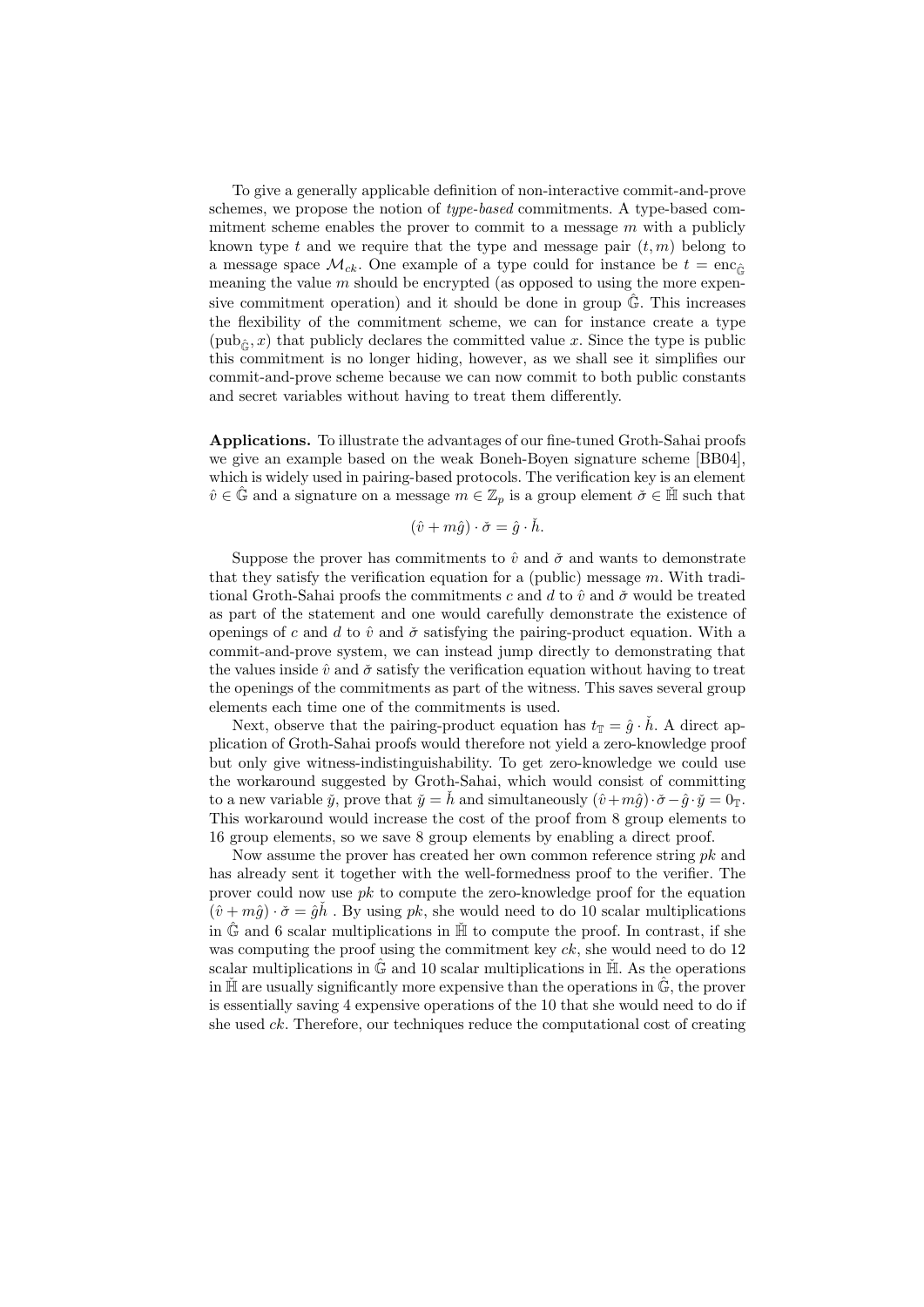the zero-knowledge proof by roughly 40%. In addition, the computational cost of computing the commitments to  $\hat{v}$  and  $\check{\sigma}$  would also be reduced by 50%.

Finally, we can obtain a saving by encrypting one of the variables instead of committing to it. If we encrypt  $\hat{v}$  for instance, the ciphertext is 2 group elements just as a commitment would be, but the cost of the proof for the pairing-product equation is reduced from 8 group elements to 6 group elements. In total we have reduced the cost by 63% from 16 group elements to 6 group elements.

In the full paper [EG13] we give two concrete examples of existing schemes using Groth-Sahai proofs where our techniques can improve efficiency.

# 2 Commit-and-prove scheme definitions

Let  $R_L$  be a polynomial time verifiable relation containing triples  $(ck, x, w)$ . We will call  $ck$  the commitment key or the common reference string,  $x$  the statement and w the witness. We define the key-dependent language  $L_{ck}$  as the set of statements x for which there exists a witness w such that  $(ck, x, w) \in R_L$ .

We will now define a commit-and-prove scheme for a relation  $R_L$ . In the commit-and-prove scheme, we may commit to different values  $w_1, \ldots, w_N$  and prove for different statements x that a subset of the committed values  $w =$  $(w_{i_1}, \ldots, w_{i_n})$  constitute a witness for  $x \in L_{ck}$ , i.e.,  $(ck, x, w) \in R_L$ .

We will divide each committed value into two parts  $w_i = (t_i, m_i)$ . The first part  $t_i$  can be thought of as a public part that does not need to be kept secret, while the second part  $m_i$  can be thought of as a secret value that our commitand-prove scheme should not reveal. The first part  $t_i$  will be useful later on to specify the type of value  $m_i$  is, for instance a group element or a field element, and to specify which type of commitment we should make to  $m_i$ . This is a natural and useful generalization of standard commitment schemes.

A commit-and-prove scheme  $\text{CP} = (\text{Gen}, \text{Com}, \text{Prove}, \text{Verify})$  consists of four polynomial time algorithms. The algorithms Gen,Prove are probabilistic and the algorithms Com, Verify are deterministic.

- Gen( $1^k$ ): Generates a commitment key ck. The commitment key specifies a message space  $\mathcal{M}_{ck}$ , a randomness space  $\mathcal{R}_{ck}$  and a commitment space  $\mathcal{C}_{ck}$ . Membership of either space can be decided efficiently.
- Com<sub>ck</sub> $(t, m; r)$ : Given a commitment key ck, a message  $(t, m) \in \mathcal{M}_{ck}$  and randomness r such that  $(t, r) \in \mathcal{R}_{ck}$  returns a commitment c such that  $(t, c) \in \mathcal{C}_{ck}$ .
- Prove<sub>ck</sub> $(x,(t_1,m_1,r_1),\ldots,(t_n,m_n,r_n))$ : Given a commitment key ck, statement x and commitment openings such that  $(t_i, m_i) \in M_{ck}, (t_i, r_i) \in \mathcal{R}_{ck}$  and  $(ck, x, t_1, m_1, \ldots, t_n, m_n) \in R_L$  returns a proof  $\pi$ .
- Verify<sub>ck</sub> $(x,(t_1,c_1),\ldots,(t_n,c_n),\pi)$ : Given a commitment key ck, a statement x, a proof  $\pi$  and commitments  $(t_i, c_i) \in \mathcal{C}_{ck}$  returns 1 (accept) or 0 (reject).

Definition 1 (Perfect correctness). The commit-and-prove system CP is (perfectly) correct if for all adversaries A

$$
\Pr\left[ck \leftarrow \text{Gen}(1^k) ; (x, w_1, r_1, \dots, w_n, r_n) \leftarrow \mathcal{A}(ck) ; c_i \leftarrow \text{Com}_{ck}(w_i; r_i) ;\\ \pi \leftarrow \text{Prove}_{ck}(x, w_1, r_1, \dots, w_n, r_n) : \text{Verify}_{ck}(x, (t_1, c_1), \dots, (t_n, c_n), \pi) = 1\right] = 1,
$$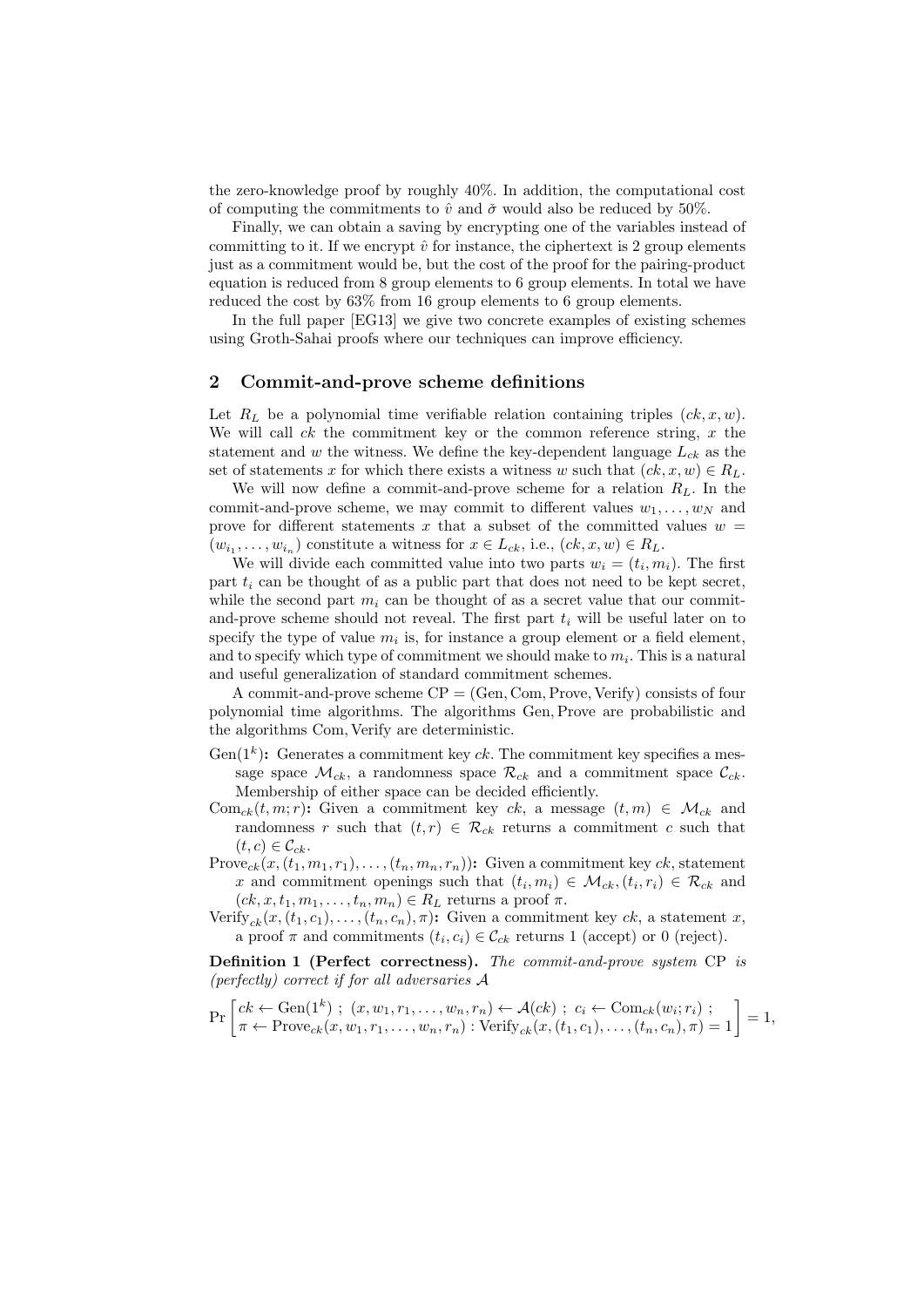where A outputs  $w_i, r_i$  such that  $w_i = (t_i, m_i) \in M_{ck}, (t_i, r_i) \in \mathcal{R}_{ck}$  and  $(ck, x, w_1, \ldots, w_n) \in R_L$ .

We say a commit-and-prove scheme is sound if it is impossible to prove a false statement. Strengthening the usual notion of soundness, we will associate unique values to the commitments, and these values will constitute a witness for the statement. This means that not only does a valid proof guarantee the truth of the statement, but also each commitment will always contribute a consistent witness towards establishing the truth of the statement.

Definition 2 (Perfect soundness). The commit-and-prove system CP is (perfectly) sound if there exists a deterministic (unbounded) opening algorithm Open such that for all adversaries A

$$
\Pr\left[ck \leftarrow \text{Gen}(1^k) ; (x, t_1, c_1, \dots, t_n, c_n, \pi) \leftarrow \mathcal{A}(ck) ; m_i \leftarrow \text{Open}_{ck}(t_i, c_i) : \right] = 1.
$$
\n
$$
\text{Verify}_{ck}(x, t_1, c_1, \dots, t_n, c_n, \pi) = 0 \lor (ck, x, (t_1, m_1), \dots, (t_n, m_n)) \in R_L\right] = 1.
$$

Extending the notion of soundness we may define a proof of knowledge as one where it is possible to efficiently extract a witness for the truth of the statement proven when given an extraction key  $x_k$ . Actually, the commit-and-prove schemes we construct will not allow the extraction of all types of witnesses due to the hardness of the discrete logarithm problem. However, following Belenkiy et al. [BCKL08] we can specify a function F such that we can extract  $F(ck, w)$ from a commitment. Efficient extraction of a witness corresponds to the special case where  $F(ck, w) = m$ , with m being the secret part of the witness  $w = (t, m)$ .

Definition 3 (Perfect F-extractability). Let in the following ExtGen and Ext be two algorithms as described below.

- ExtGen is a probabilistic polynomial time algorithm that on  $1^k$  returns  $(ck, xk)$ . We call ck the commitment key and xk the extraction key. We require that the probability distributions of ck made by ExtGen and Gen are identical.
- Ext is a deterministic polynomial time algorithm that given an extraction key xk and  $(t, c) \in \mathcal{C}_{ck}$  returns a value.

The commit-and-prove scheme CP with perfect soundness for opening algorithm Open is F-extractable if for all adversaries A

$$
\Pr\left[\begin{matrix} (ck, xk) \leftarrow \text{ExtGen}(1^k) \text{ ; } (t, c) \leftarrow \mathcal{A}(ck, xk) \text{ : } \\ (t, c) \notin \mathcal{C}_{ck} \vee \text{Ext}_{xk}(t, c) = F(ck, (t, \text{Open}(t, c))) \end{matrix}\right] = 1.
$$

A commit-and-prove scheme is zero-knowledge if it does not leak information about the secret parts of the committed messages besides what is known from the public parts. This is defined as the ability to simulate commitments and proofs without knowing the secret parts of the messages (the types are known) if instead some secret simulation trapdoor is known.

Following [Gro06,GOS12] we define a strong notion of zero-knowledge called composable zero-knowledge. Composable zero-knowledge says the commitment key can be simulated, and if the commitment key is simulated it is not possible to distinguish real proofs from simulated proofs even if the simulation trapdoor is known.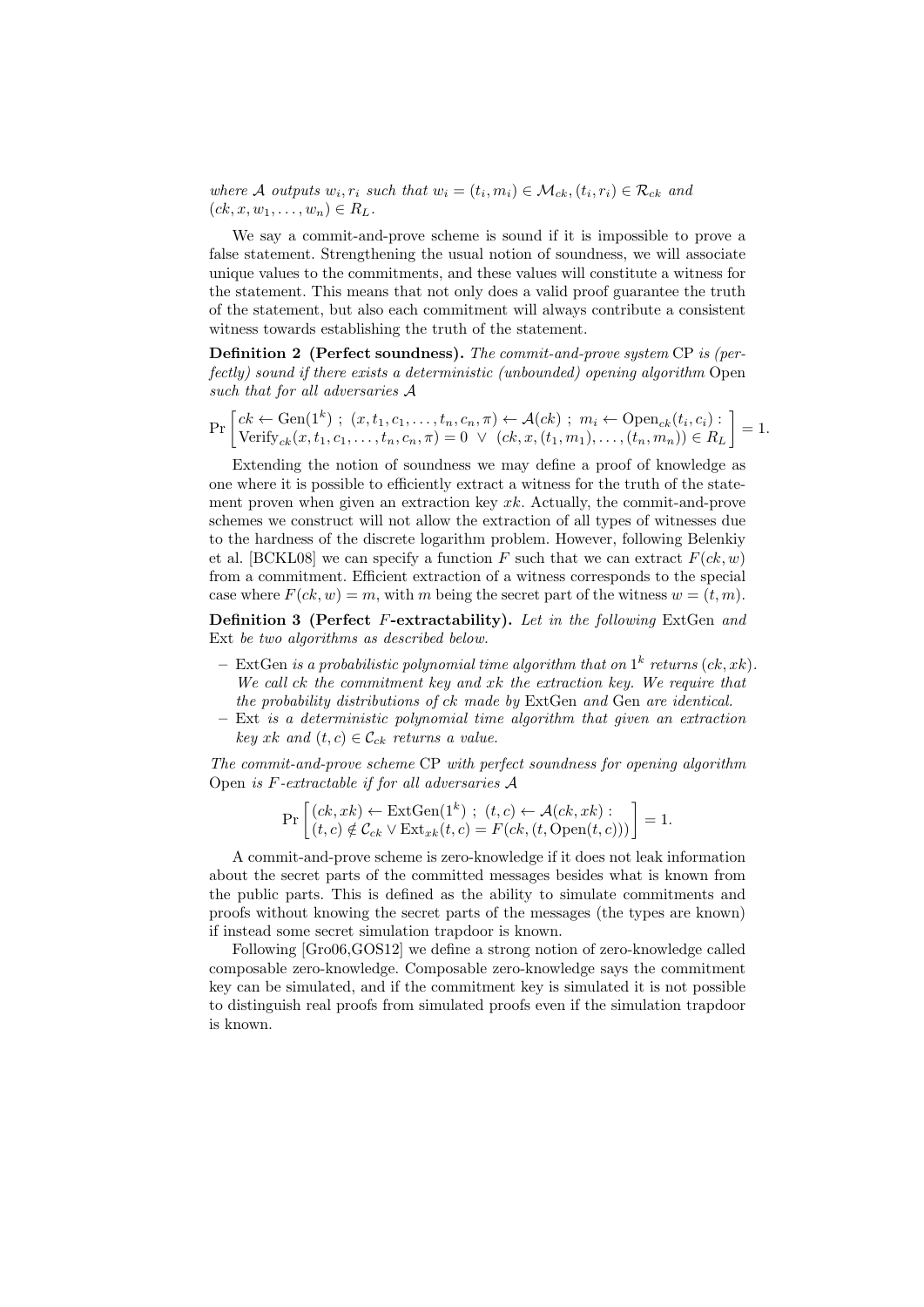Definition 4 (Composable zero-knowledge). The commit-and-prove system CP is (computationally) composable zero-knowledge if there exist probabilistic polynomial time algorithms SimGen, SimCom, SimProve such that for all non-uniform polynomial time stateful interactive adversaries  $A^3$ 

$$
Pr[ck \leftarrow Gen(1^k) : \mathcal{A}(ck) = 1] \approx Pr[(ck, tk) \leftarrow SimGen(1^k) : \mathcal{A}(ck) = 1]
$$

and

$$
\Pr\left[\begin{matrix} (ck, tk) \leftarrow \text{SimGen}(1^k); (x, i_1, \dots, i_n) \leftarrow \mathcal{A}^{\text{Com}_{ck}(\cdot)}(ck, tk); \\ \pi \leftarrow \text{Prove}_{ck}(x, w_{i_1}, r_{i_1}, \dots, w_{i_n}, r_{i_n}) : \mathcal{A}(\pi) = 1 \end{matrix}\right] \right] \approx \Pr\left[\begin{matrix} (ck, tk) \leftarrow \text{SimGen}(1^k); (x, i_1, \dots, i_n) \leftarrow \mathcal{A}^{\text{SimCom}_{tk}(\cdot)}(ck, tk); \\ \pi \leftarrow \text{SimProve}_{tk}(x, t_{i_1}, s_{i_1}, \dots, t_{i_n}, s_{i_n}) : \mathcal{A}(\pi) = 1 \end{matrix}\right],
$$

where

- tk is a trapdoor key used to construct simulated proofs
- $\text{ Com}_{ck}(\cdot)$  on  $w_i = (t_i, m_i) \in \mathcal{M}_{ck}$  picks uniformly random  $r_i$  such that  $(t_i, r_i) \in \mathcal{R}_{ck}$  and returns  $c_i = \text{Com}_{ck}(w_i; r_i)$
- $\text{ SimCom}_{tk}(\cdot)$  on  $w_i = (t_i, m_i) \in \mathcal{M}_{ck}$  runs  $(c_i, s_i) \leftarrow \text{SimCom}_{tk}(t_i)$  and returns  $c_i$ , where  $s_i$  is some auxiliary information used to construct simulated proofs
- $-$  A picks  $(x, i_1, \ldots, i_n)$  such that  $(ck, x, w_{i_1}, \ldots, w_{i_n}) \in R_L$

# 3 Preliminaries

### 3.1 Bilinear group

Let  $\mathcal G$  be a probabilistic polynomial time algorithm that on input  $1^k$  returns  $(p, \hat{\mathbb{G}}, \tilde{\mathbb{H}}, \mathbb{T}, e, \hat{g}, \check{h})$ , where  $\hat{\mathbb{G}}, \check{\mathbb{H}}$  and  $\mathbb{T}$  are groups of prime order p,  $\hat{g}$  and  $\check{h}$  generate  $\hat{\mathbb{G}}$  and  $\check{\mathbb{H}}$  respectively, and  $e : \hat{\mathbb{G}} \times \check{\mathbb{H}} \to \mathbb{T}$  is an efficiently computable, non-degenerate bilinear map.

**Notation:** We will write elements  $\hat{x} \in \hat{\mathbb{G}}$  with a hat and elements  $\check{y} \in \check{\mathbb{H}}$  with an inverted hat to make it easy to distinguish elements from the two groups. We denote the neutral elements in the groups  $\mathbb{G}$ ,  $\mathbb{H}$  and  $\mathbb{T}$  with  $\hat{0}, \check{0}$  and  $0_{\mathbb{T}}$ .

It will be convenient to use additive notation for all three groups  $\hat{\mathbb{G}}$ ,  $\hat{\mathbb{H}}$  and  $\mathbb{T}$ . This notation deviates from standard practice  $(\mathbb{G}, \mathbb{H})$  are sometimes written multiplicatively and T is usually written multiplicatively) but will greatly simplify our paper and make it possible to use linear algebra concepts such as vectors and matrices in a natural way. We stress that even though we are using additive notation it is hard to compute discrete logarithms in the groups.

<sup>&</sup>lt;sup>3</sup> Given two functions  $f, g : \mathbb{N} \to [0, 1]$  we write  $f(k) \approx g(k)$  when  $|f(k) - g(k)| =$  $O(k^{-c})$  for every positive integer c. We say that f is negligible when  $f(k) \approx 0$  and that it is *overwhelming* when  $f(k) \approx 1$ .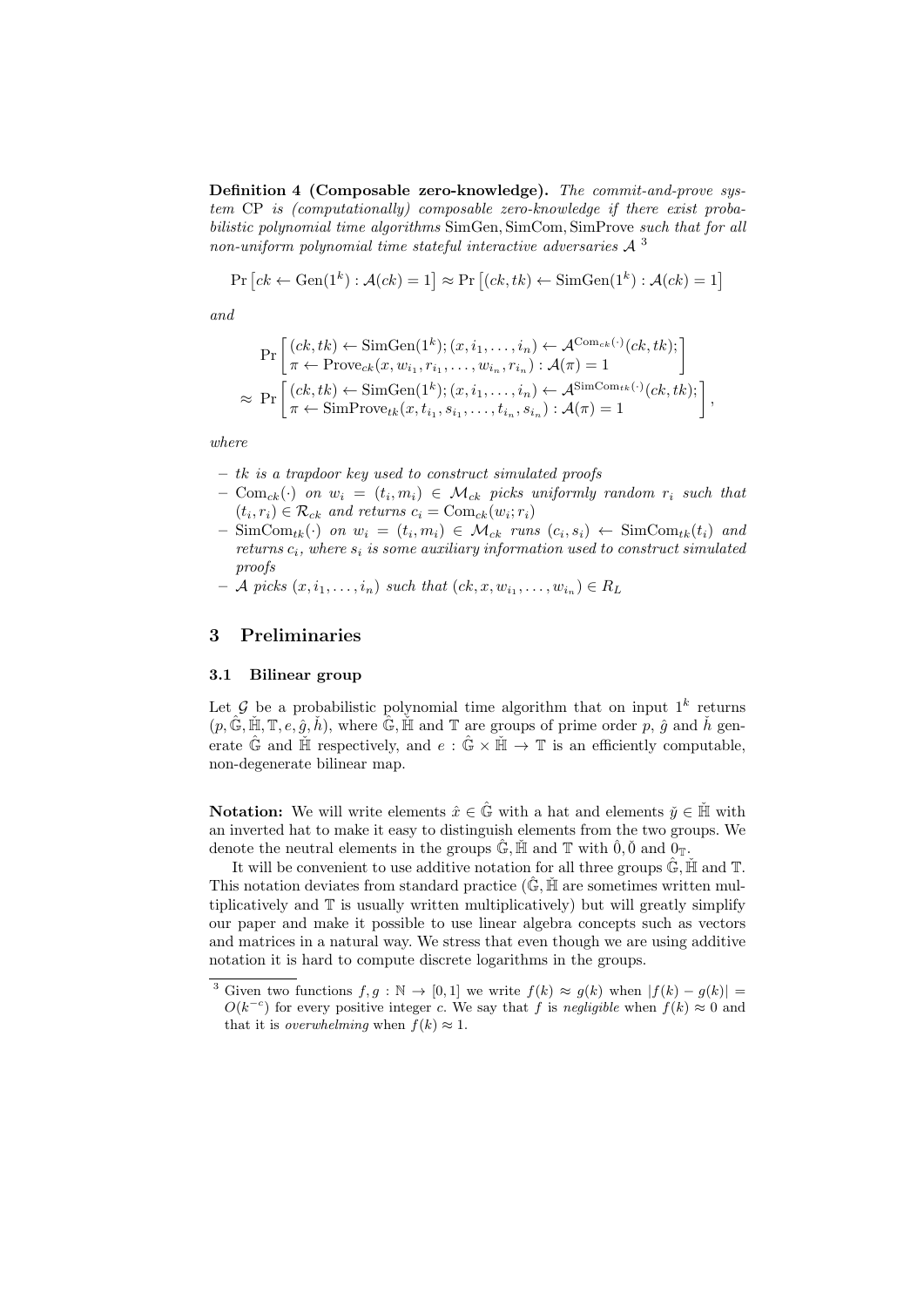It will also be convenient to write the pairing e with multiplicative notation. So we define

$$
\hat{x} \cdot \check{y} = e(\hat{x}, \check{y}).
$$

Writing the pairing multiplicatively allows us to use linear algebra notation in a natural way, we have for instance

$$
\hat{x}\cdot\begin{pmatrix}\check{0}&\check{y}\\\check{z}&\check{0}\end{pmatrix}\boldsymbol{e}^\top=\begin{pmatrix}\hat{x}\cdot\check{y}\\\mathbf{0}_\mathbb{T}\end{pmatrix},
$$

for  $\hat{x} \in \mathbb{G}, \check{y}, \check{z} \in \mathbb{H}$  and  $\mathbf{e} = (0, 1)$ . Note that as  $\hat{x}a \cdot \check{y} = \hat{x} \cdot a\check{y}$  we will use the simpler notation  $\hat{x}a\check{y} = \hat{x}a \cdot \check{y} = \hat{x} \cdot a\check{y}$ .

### 3.2 SXDH assumption

Let  $(p, \hat{\mathbb{G}}, \tilde{\mathbb{H}}, \mathbb{T}, e, \hat{g}, \check{h})$  be a bilinear group. The Decision Diffie-Hellman (DDH) problem in  $\hat{G}$  is to distinguish the two distributions  $(\hat{g}, \xi \hat{g}, \rho \hat{g}, \xi \rho \hat{g})$  and  $(\hat{g}, \xi \hat{g}, \rho \hat{g}, \kappa \hat{g})$ , where  $\xi, \rho, \kappa \leftarrow \mathbb{Z}_p$ . The DDH problem in  $\check{\mathbb{H}}$  is defined in a similar way.

Definition 5. The Symmetric eXternal Diffie-Hellman (SXDH) assumption holds relative to G if the DDH problems are computationally hard in both  $\hat{G}$  and  $\check{H}$  for  $(p, \hat{\mathbb{G}}, \tilde{\mathbb{H}}, \mathbb{T}, e, \overset{\circ}{g}, \overset{\circ}{h}) \leftarrow \mathcal{G}(1^{\overset{\circ}{k}}).$ 

### 3.3 ElGamal encryption

The ElGamal encryption scheme [EG84] is a public key encryption scheme given by the following algorithms:

- **Setup**: on input a security parameter  $1^k$ , output a cyclic group  $\hat{\mathbb{G}}$  of prime order p, an element  $\hat{g} \in \hat{\mathbb{G}}$  and an element  $\xi \leftarrow \mathbb{Z}_p^*$ . Then, define the public key as  $pk = (\hat{\mathbb{G}}, \hat{\mathbf{v}})$ , where  $\hat{\mathbf{v}} = (\xi \hat{g}, \hat{g})^\top \in \hat{\mathbb{G}}^{2 \times 1}$  and the secret decryption key as  $xk = (pk, \xi)$ , where  $\xi = (-\xi^{-1} \mod p, 1)$ .
- **Encrypt:** the encryption algorithm takes as input the public key  $pk$  and a message  $\hat{x} \in \mathbb{G}$ , picks a random  $r \leftarrow \mathbb{Z}_p$  and outputs the ciphertext  $\hat{c} =$  $e^{\top}\hat{x} + \hat{v}r \in \hat{\mathbb{G}}^{2 \times 1}$ , where  $e = (0, 1)$ .
- **Decrypt**: the decryption algorithm takes as input the secret key  $xk$  and a ciphertext  $\hat{c} \in \hat{\mathbb{G}}^{2 \times 1}$  and outputs  $\hat{x} = \hat{\xi} \hat{c}$ . Note  $\hat{\xi} e^{\top} = 1$  and  $\hat{\xi} \hat{v} = 0$  so simple linear algebra shows decryption is correct.

The ElGamal encryption scheme is IND-CPA secure if the DDH problem is computationally hard in  $\hat{\mathbb{G}}$  [TY98]. ElGamal encryption can be defined similarly in  $H^{\dagger}$  and if the SXDH assumption holds we then have IND-CPA secure encryption schemes in both  $\hat{\mathbb{G}}$  and  $\check{\mathbb{H}}$ .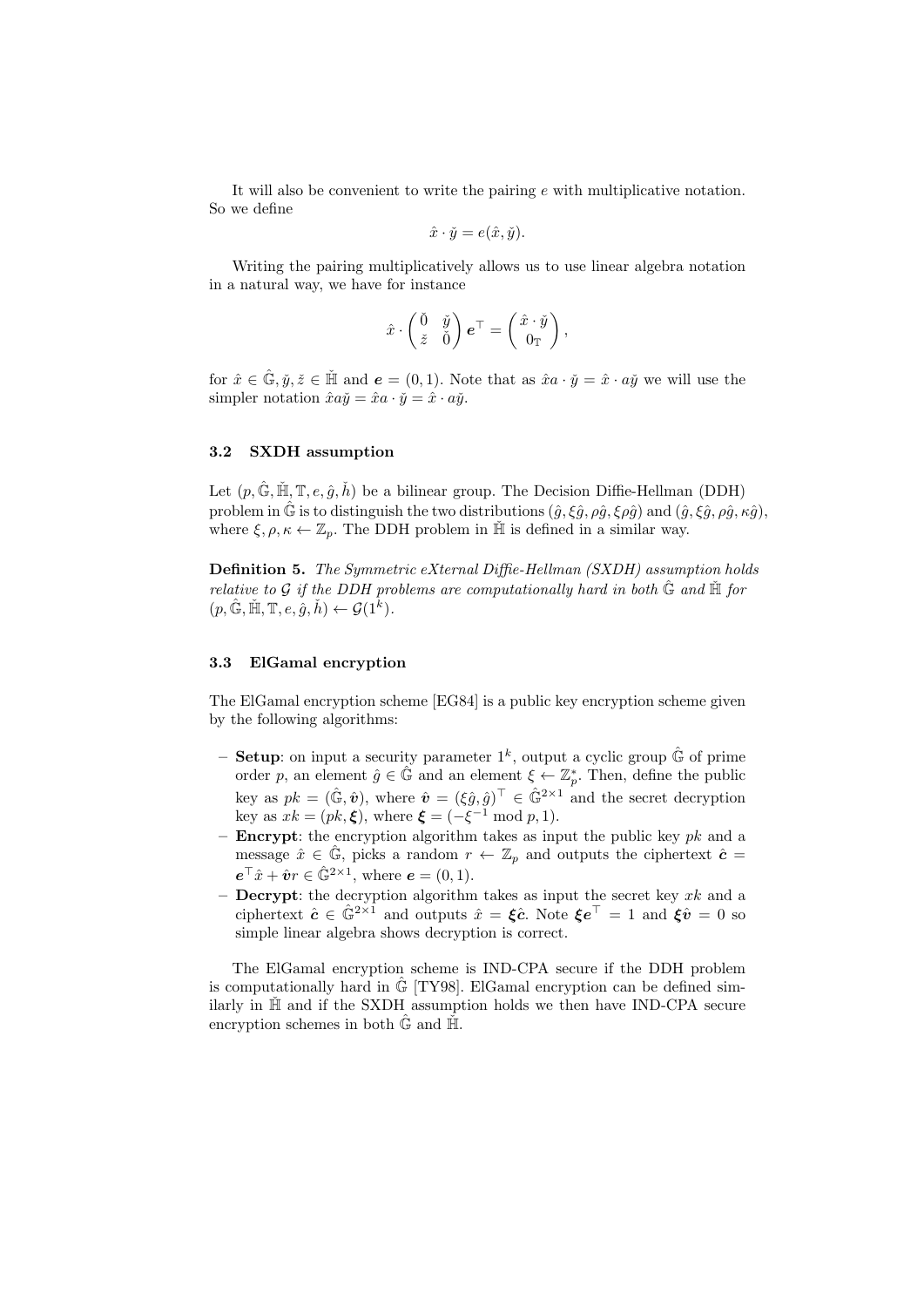#### 3.4 Pairing-product equations and other types of equations

Using the linear algebra friendly additive notation for group operations and multiplicative notation for the pairing, we can express the four types of equations given in the introduction (Sec. 1) in a compact way.

Consider elements  $\hat{x}_1, \ldots, \hat{x}_m \in \hat{\mathbb{G}}$  and  $\check{y}_1, \ldots, \check{y}_n \in \check{\mathbb{H}}$ , which may be publicly known constants (called  $\hat{a}_j$  and  $\check{b}_i$  in the introduction) or secret variables. Let furthermore the matrix  $\Gamma = \{\gamma_{ij}\}_{i=1,j=1}^{m,n} \in \mathbb{Z}_p^{m \times n}$  and  $t_{\mathbb{T}} \in \mathbb{T}$  be public values. We can now write the pairing product equation simply as

$$
\hat{\boldsymbol{x}} \boldsymbol{\varGamma} \check{\boldsymbol{y}} = t_{\mathbb{T}},
$$

where  $\hat{\boldsymbol{x}} = (\hat{x}_1, \dots, \hat{x}_m)$  and  $\check{\boldsymbol{y}} = (\check{y}_1, \dots, \check{y}_n)^\top$ .

We can in a similar fashion write multi-scalar multiplication equations in  $\hat{\mathbb{G}}$ , multi-scalar multiplication equations in  $\mathbb{H}$ , and quadratic equations in  $\mathbb{Z}_p$  as

 $\hat{\mathbf{x}} \Gamma \mathbf{y} = \hat{t}$   $\mathbf{x} \Gamma \check{\mathbf{y}} = \check{t}$   $\mathbf{x} \Gamma \mathbf{y} = t$ 

for suitable choices of  $m, n \in \mathbb{N}, \Gamma \in \mathbb{Z}_p^{m \times n}, \hat{\boldsymbol{x}} \in \hat{\mathbb{G}}^{1 \times m}, \check{\boldsymbol{y}} \in \check{\mathbb{H}}^{n \times 1}, \boldsymbol{x} \in \mathbb{Z}_p^{1 \times m}, \boldsymbol{y} \in$  $(\mathbb{Z}_p^{n\times 1},\hat{t}\in\hat{\mathbb{G}},\check{t}\in\check{\mathbb{H}})$  and  $t\in\mathbb{Z}_p$ . The vectors  $\hat{\boldsymbol{x}},\check{\boldsymbol{y}},\boldsymbol{x},\boldsymbol{y}$  may contain a mix of known public values and secret variables.

Groth and Sahai [GS12] made the useful observation that by subtracting  $\hat{t} \cdot 1, 1 \cdot \check{t}$  and  $1 \cdot t$  on both sides of the respective equations we may without loss of generality assume  $\hat{t} = \hat{0}, \hat{t} = \hat{0}$  and  $t = 0$  in all multi-scalar multiplication equations and quadratic equations.

To get zero-knowledge proofs, we will in addition like Groth and Sahai restrict ourselves to  $t_{\mathbb{T}} = 0_{\mathbb{T}}$  in all pairing product equations. Groth and Sahai [GS12] do not allow pairings of public constants in the pairing product equations in their zero-knowledge proofs, which we express by requiring the matrix  $\Gamma$  to contain entries  $\gamma_{i,j} = 0$  whenever  $\hat{x}_i$  and  $\check{y}_j$  both are public values. This is because their zero-knowledge simulator breaks down when public values are paired. Groth and Sahai offers a work-around to deal with public values being paired with each other but it involves introducing additional multi-scalar multiplication equations and therefore increases the complexity of the zero-knowledge proof by many group elements. We will show that zero-knowledge simulation is possible when base elements  $\hat{g}$  or  $\hat{h}$  are paired with each other or other public values. Since we do not need the additional multi-scalar multiplication equation used in Groth and Sahai's work-around this yields a significant efficiency gain whenever  $\hat{q}$  or  $\hat{h}$ are paired with each other or other public values.

# 4 Commitment keys and commitments

Like in Groth-Sahai proofs, commitment keys come in two flavours: extraction keys that give perfect soundness and simulation keys that give zero-knowledge. The two types of key generation algorithms are given in Fig. 1 and by the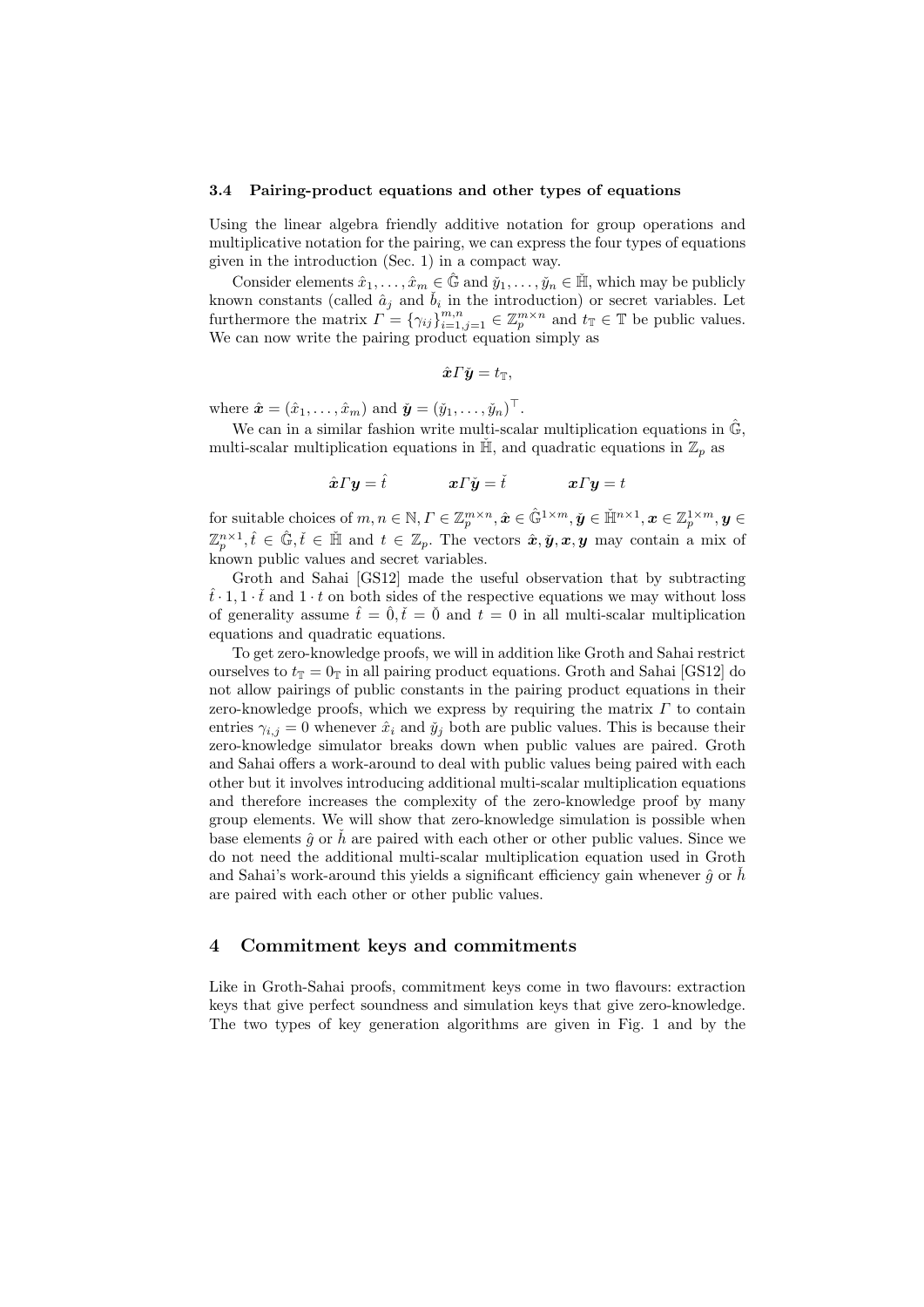SXDH assumption extraction keys and simulation keys are computationally indistinguishable.<sup>4</sup>

 $\text{ExtGen}(1^k)$  $(p, \hat{\mathbb{G}}, \check{\mathbb{H}}, \mathbb{T}, e, \hat{g}, \check{h}) \leftarrow \mathcal{G}(1^k)$  $\rho \leftarrow \mathbb{Z}_p, \xi \leftarrow \mathbb{Z}_p^*$  $\sigma \leftarrow \mathbb{Z}_p, \psi \leftarrow \mathbb{Z}_p^*$  $\hat{\bm{v}} \leftarrow (\xi \hat{g}, \hat{g})$  $\check{\boldsymbol{v}} \leftarrow (\psi \check{h}, \check{h})$  $\hat{\bm{w}} \leftarrow \rho \hat{\bm{v}} \qquad \qquad \check{\bm{w}} \leftarrow \sigma \check{\bm{v}}$  $\hat{\boldsymbol{u}} \leftarrow \hat{\boldsymbol{w}} + (\hat{0}, \hat{g})^\top$  $\check{\boldsymbol u} \leftarrow \check{\boldsymbol w} + (\check{0}, \check{h})$  $\boldsymbol{\xi} \leftarrow (-\xi^{-1} \bmod p, 1) \ \boldsymbol{\psi} \leftarrow (-\psi^{-1} \bmod p, 1)^\top$  $ck \leftarrow (p, \hat{\mathbb{G}}, \tilde{\mathbb{H}}, \mathbb{T}, e, \hat{\boldsymbol{u}}, \hat{\boldsymbol{v}}, \hat{\boldsymbol{w}}, \check{\boldsymbol{u}}, \check{\boldsymbol{v}}, \check{\boldsymbol{w}})$  $xk \leftarrow (ck, \boldsymbol{\xi}, \boldsymbol{\psi})$ Return  $(ck, xk)$  $SimGen(1^k)$  $(p, \hat{\mathbb{G}}, \check{\mathbb{H}}, \mathbb{T}, e, \hat{g}, \check{h}) \leftarrow \mathcal{G}(1^k)$  $\rho \leftarrow \mathbb{Z}_p, \xi \leftarrow \mathbb{Z}_p^*$  $\sigma_{p}^*$  +  $\sigma \leftarrow \mathbb{Z}_p, \psi \leftarrow \mathbb{Z}_p^*$  $\hat{\bm{v}} \leftarrow (\xi \hat{g}, \hat{g})$  $\check{\boldsymbol{v}} \leftarrow (\psi \check{h}, \check{h})$  $\hat{\boldsymbol{w}} \leftarrow \rho \hat{\boldsymbol{v}} - (\hat{0}, \hat{g})^\top$  $\boldsymbol{\check{w}} \leftarrow \sigma \boldsymbol{\check{v}} - (\v 0, \v h)$  $\hat{\boldsymbol{u}} \leftarrow \hat{\boldsymbol{w}} + (\hat{0}, \hat{g})^{\top}$  $\check{\boldsymbol{u}} \leftarrow \check{\boldsymbol{w}} + (\check{0}, \check{h})$  $ck \leftarrow (p, \hat{\mathbb{G}}, \tilde{\mathbb{H}}, \mathbb{T}, e, \hat{\boldsymbol{u}}, \hat{\boldsymbol{v}}, \hat{\boldsymbol{w}}, \tilde{\boldsymbol{u}}, \tilde{\boldsymbol{v}}, \tilde{\boldsymbol{w}})$  $tk \leftarrow (ck, \rho, \sigma)$ Return  $(ck, tk)$ 

Fig. 1: Generator algorithms

The column vectors  $\hat{v}, \hat{w}, \hat{u} \in \hat{\mathbb{G}}^{2 \times 1}$  will be used to make commitments  $\hat{c}$  to group elements  $\hat{x} \in \hat{\mathbb{G}}$  and scalars  $x \in \mathbb{Z}_p$ . Commitments to group elements and scalars are computed as

$$
\hat{\mathbf{c}} \leftarrow \mathbf{e}^\top \hat{x} + \hat{\mathbf{v}}r + \hat{\mathbf{w}}s \quad \text{and} \quad \hat{\mathbf{c}} \leftarrow \hat{\mathbf{u}}x + \hat{\mathbf{v}}r,
$$

where  $r, s \in \mathbb{Z}_n$ . Commitments, usually denoted  $\check{d}$ , to group elements  $\hat{y} \in \check{\mathbb{H}}$  and scalars  $y \in \mathbb{Z}_p$  are made analogously using the row vectors  $\check{\boldsymbol{v}}, \check{\boldsymbol{w}}, \check{\boldsymbol{u}} \in \check{\mathbb{H}}^{1 \times 2}$ .

The commitment scheme is similar to [GS12], however, we will have several different types of commitments and the randomness  $r, s \in \mathbb{Z}_p$  we use will depend on the type. Fig. 2 summarizes the commitment types and describes the message, randomness and commitment spaces specified by the public key  $ck$ .

The type  $t = (pub_{\hat{\alpha}}, \hat{x})$  corresponds to a commitment to a public value  $\hat{x}$ using randomness  $r = s = 0$ . It is easy for the verifier to check whether a commitment  $\hat{c} = e^{\top}\hat{x}$  is indeed a correct commitment to a public value  $\hat{x}$ . Explicitly allowing public values in the commitments simplifies the description of the proofs because we can now treat all elements  $\hat{x}_1, \ldots, \hat{x}_m$  in a pairing product equation as committed values regardless of whether they are public or secret. Suppose some of the elements  $\hat{x} \in \hat{\mathbb{G}}^{1 \times m}$  that appear in a pairing-product equation are committed as constant and others as Groth-Sahai commitments. The matrix consisting of all the commitments  $\hat{C} = (\hat{c}_1 \cdots \hat{c}_m) \in \hat{\mathbb{G}}^{2 \times m}$  can be written in a compact way as  $\hat{C} = e^{\top}\hat{x} + \hat{v}r_x + \hat{w}s_x$ , where for a constant  $\hat{x}_i$  we just have  $r_{x_i} = 0$  and  $s_{x_i} = 0$ .

<sup>&</sup>lt;sup>4</sup> The commitment keys are not defined exactly as in [GS12]: by defining  $\hat{\boldsymbol{v}}$  as  $(\xi \hat{g}, \hat{g})^{\top}$ instead of  $(\hat{g}, \xi \hat{g})^{\top}$  we will be able to reduce the computational cost of the prover, as explained in Sec. 6. Besides this small difference, the keys  $\hat{v}, \hat{w}, \hat{u}, \check{v}, \check{w}$  and  $\check{u}$ correspond to  $u_1, u_2, u, v_1, v_2$  and v in [GS12].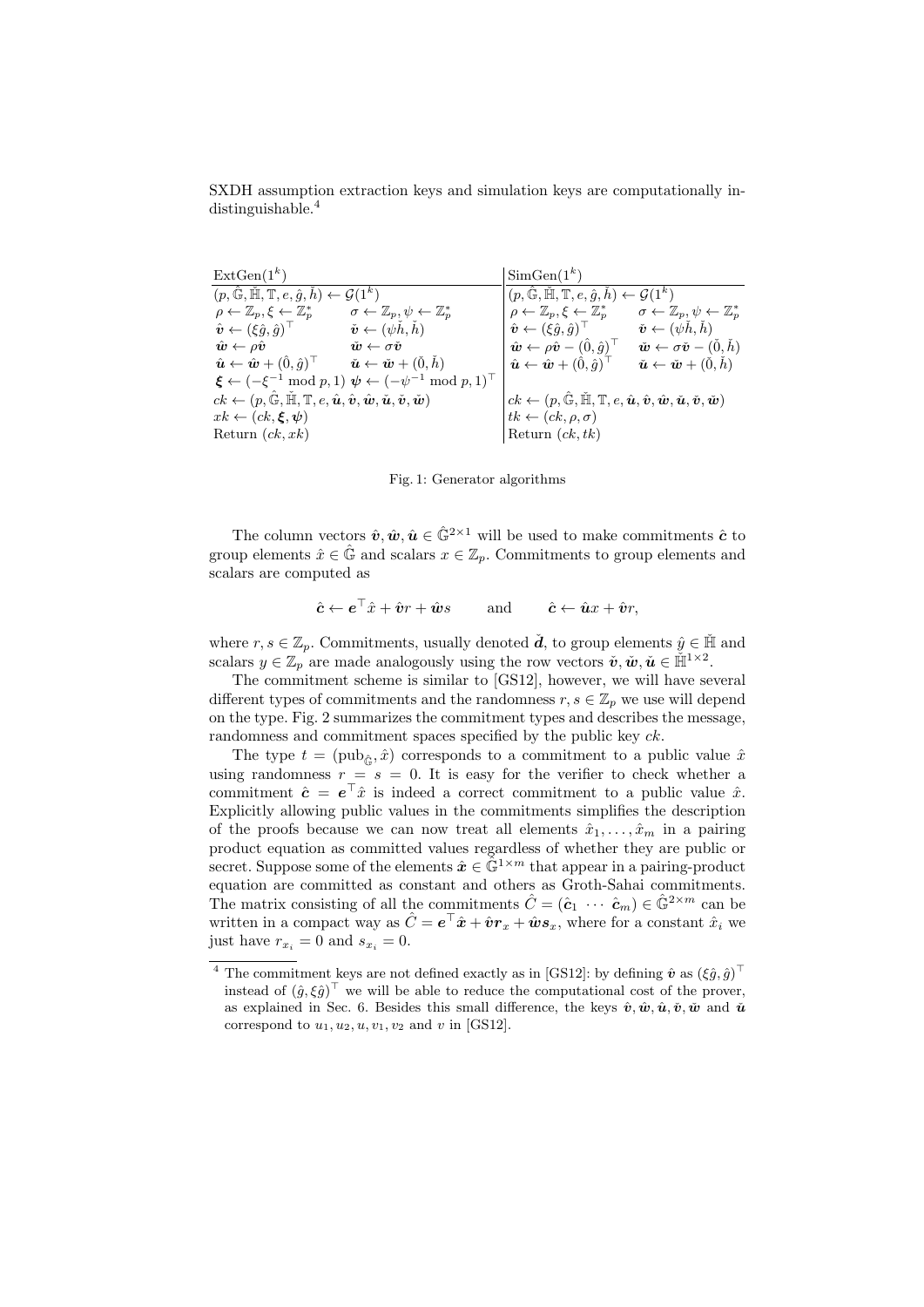|                              | m | (r, s)                                                                                                     | $ \hat{\bm{c}} $                                         |                            | m | (r, s)                                                                                                  | Id                                                   |
|------------------------------|---|------------------------------------------------------------------------------------------------------------|----------------------------------------------------------|----------------------------|---|---------------------------------------------------------------------------------------------------------|------------------------------------------------------|
|                              |   | $(\text{pub}_{\hat{\mathbb{G}}}, m)   \hat{m} \in \hat{\mathbb{G}}   r = s = 0$                            | $\hat{\mathbf{c}} = (\vec{0}, \hat{m})$                  |                            |   | $(\text{pub}_{\tilde{\mathfrak{m}}},m) \tilde{m}\in\mathbb{\tilde{H}} _{r=s=0$                          | $\boldsymbol{d} = (\dot{0}, \check{m})$              |
| $enc_{\hat{\mathbb{C}}}$     |   | $ \hat{m} \in \mathbb{G}   r \in \mathbb{Z}_p, s = 0   \hat{\mathbf{c}} \in \mathbb{\hat{G}}^{2 \times 1}$ |                                                          | $enc_{\tilde{\mathbb{H}}}$ |   | $ \check{m} \in \mathbb{H}   r \in \mathbb{Z}_p, s = 0   \check{d} \in \mathbb{H}^{1 \times 2}$         |                                                      |
| $com_{\hat{\mathbb{C}}}$     |   | $m \in \mathbb{G}$ $r, s \in \mathbb{Z}_p$                                                                 | $\hat{\boldsymbol{c}} \in \hat{\mathbb{G}}^{2 \times 1}$ | $com_{\tilde{\mathbb{H}}}$ |   | $\tilde{m} \in \mathbb{H}$ $ r, s \in \mathbb{Z}_p$                                                     | $\check{\bm{d}} \in \check{\mathbb{H}}^{1 \times 2}$ |
| $base_{\hat{\mathbb{C}}}$    |   | $ \hat{m} = \hat{g}   r = s = 0$                                                                           | $\hat{\mathbf{c}} = (\hat{0}, \hat{g})^{\top}$           | base $_{\text{m}}$         |   | $\tilde{m} = h \ \vert r = s = 0$                                                                       | $\check{d} = (\check{0}, h)$                         |
| $\rm sca_{\hat{\mathbb{C}}}$ |   | $ m \in \mathbb{Z}_p r \in \mathbb{Z}_p, s=0 \hat{\boldsymbol{c}} \in \hat{\mathbb{G}}^{2 \times 1} $      |                                                          | $\rm sca_{\tilde{\rm HI}}$ |   | $ m \in \mathbb{Z}_p r \in \mathbb{Z}_p, s=0 \check{\boldsymbol{d}} \in \check{\mathbb{H}}^{1\times 2}$ |                                                      |
| unit $_{\hat{\mathbb{G}}}$   |   | $ m=1 $ $ r=s=0 $ $ \hat{c}=\hat{u} $                                                                      |                                                          | $unit_{\tilde{m}}$         |   | $ m=1 $ $ r=s=0$                                                                                        | $\boldsymbol{d}=\check{\boldsymbol{u}}$              |

Fig. 2:  $\mathcal{M}_{ck}, \mathcal{R}_{ck}$  and  $\mathcal{C}_{ck}$ .

In a standard Groth-Sahai proof, group element variables are committed as type  $t = \text{com}_{\hat{\mathbb{G}}}$  using randomness  $r, s \leftarrow \mathbb{Z}_p$ . We will for greater efficiency also allow commitments of type  $t = \text{enc}_{\hat{G}}$  where  $s = 0$ . A type  $t = \text{enc}_{\hat{G}}$  commitment to a group element  $\hat{x}$  is  $\hat{c} \leftarrow e^{\top} \hat{x} + \hat{v}r$ , which is an ElGamal encryption of  $\hat{x}$ as described in Sec. 3.3. Using encryption of variables instead of commitments reduces the computation and in some instances the size of the proofs. However, even on a simulation key the encryptions are only computationally hiding, so we must take care to ensure that it is possible to simulate proofs.

We also introduce the type  $t = \text{base}_{\hat{\mathbb{G}}}$  for a commitment to the base element  $\hat{g}$  using  $r = s = 0$ . This type allows us to differentiate  $\hat{g}$  from other public values, which is important because simulation becomes problematic when public values are paired with each other. However in the special case when  $\hat{g}$  is paired with  $h$  or public constants it is possible to simulate. In addition, one can get shorter zero-knowledge proofs for certain equations by using the special properties of commitments with types  $t = \text{base}_{\hat{\mathbb{F}}}$  and  $t = \text{base}_{\hat{\mathbb{H}}}$ .

Scalars have the type  $t = sca_{\hat{G}}$  and we use the type  $t = \text{unit}_{\hat{G}}$  for a commitment to the scalar 1 using  $r = s = 0$ . Please note that  $t = \text{unit}_{\hat{c}}$  suffices to incorporate any public value  $a \in \mathbb{Z}_p$  into our equations by multiplying the corresponding row in the matrix  $\Gamma$  with  $a$ . With these two types we can therefore commit to both variables and constants in  $\mathbb{Z}_p$ , which simplifies the description of the proofs.

We have now described the types of commitments in  $\hat{G}$  and similar types for commitments in  $\tilde{\mathbb{H}}$  are given in Fig. 2. The commitment algorithm is described in Fig. 3.

The extraction key xk includes a vector  $\xi$  such that  $\xi \hat{v} = \xi \hat{w} = \hat{0}$  and  ${\bm \xi} \bm e^\top = 1, {\bm \xi} \hat{\bm u} = \hat{g}.$  On a commitment to a group element  $\hat{\bm c} = \bm e^\top \hat{x} + \hat{\bm v} r + \hat{\bm w} s$  or on an encryption to a group element  $\hat{\boldsymbol{c}} = \boldsymbol{e}^\top \hat{x} + \hat{\boldsymbol{v}} r$  we can extract  $\hat{x}$  by computing  $\hat{x} = \xi \hat{c}$ . On a commitment to a scalar  $\hat{c} = \hat{u}x + \hat{v}r$  we extract  $\hat{g}x = \xi \hat{c}$ , which uniquely determines the committed value  $x$ . The extraction algorithm is given in Fig. 4.

The simulated commitment algorithm  $SimCom_{tk}(t)$  commits honestly to public constants, base elements  $\hat{g}, \check{h}$  and units 1, which is easy to verify using public information. For all other types it commits to 0. We refer to the full paper [EG13] for a detailed specification.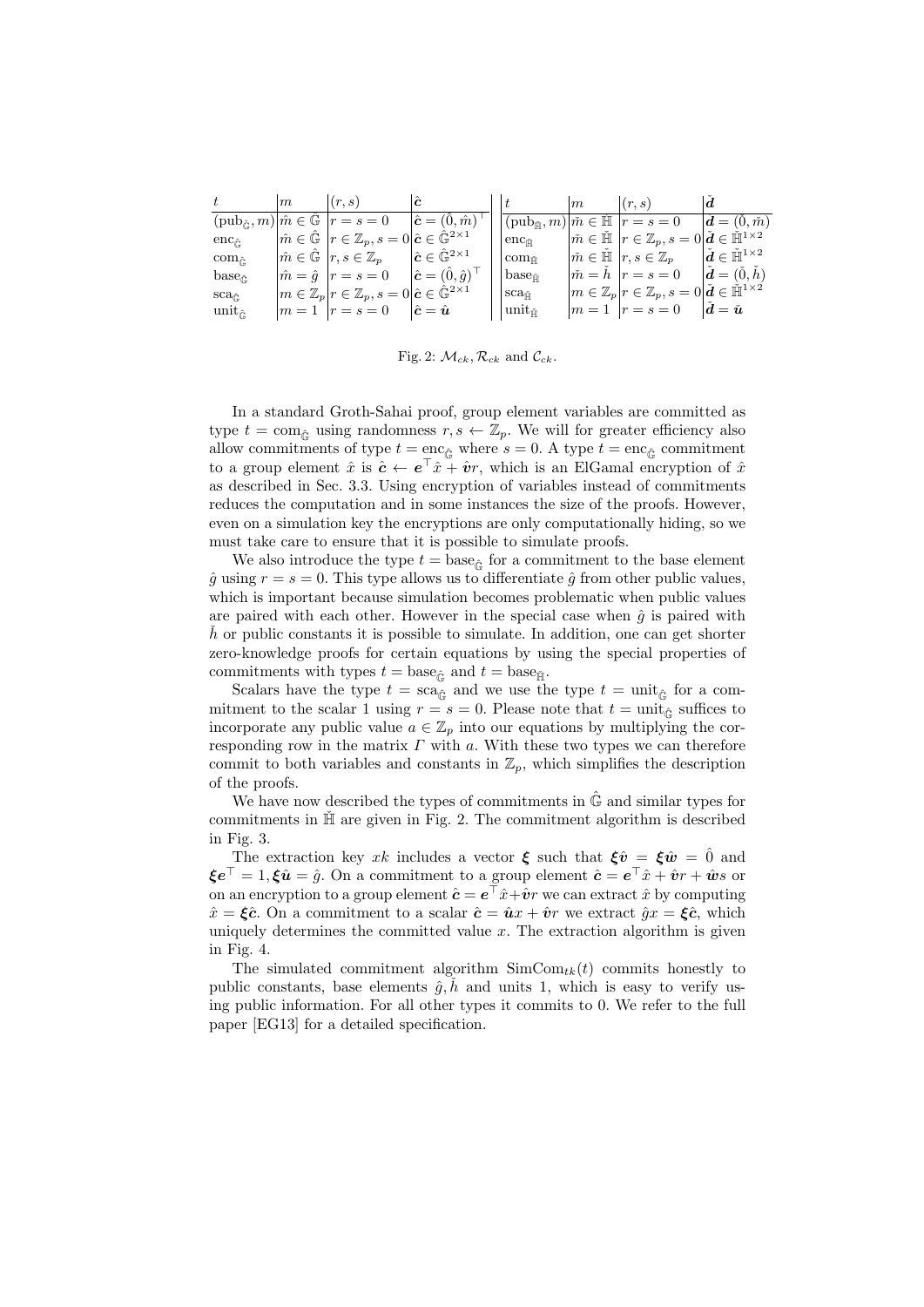| Input                             | Randomness                                                                                                                                                                                   | Output                                                                                                                                                                                                                               | Input                                  | Randomness Output                                                                                                                                                     |                                                                                                                                                                                                         |
|-----------------------------------|----------------------------------------------------------------------------------------------------------------------------------------------------------------------------------------------|--------------------------------------------------------------------------------------------------------------------------------------------------------------------------------------------------------------------------------------|----------------------------------------|-----------------------------------------------------------------------------------------------------------------------------------------------------------------------|---------------------------------------------------------------------------------------------------------------------------------------------------------------------------------------------------------|
|                                   | $(\text{pub}_{\hat{\alpha}}, \hat{x}), \hat{x} r \leftarrow 0, s \leftarrow 0 \quad  \hat{c} \leftarrow e^{\top} \hat{x} $                                                                   |                                                                                                                                                                                                                                      |                                        | $ (pub_{\tilde{\mathbb{H}}}, \tilde{y}), \tilde{y} r \leftarrow 0, s \leftarrow 0 \quad  \tilde{d} \leftarrow \tilde{y}\tilde{e} $                                    |                                                                                                                                                                                                         |
|                                   | $\text{enc}_{\hat{\mathbb{G}}}, \hat{x} \ (\star) \  r \leftarrow \mathbb{Z}_p, s \leftarrow 0 \  \hat{\mathbf{c}} \leftarrow \mathbf{e}^\top \hat{x} + \hat{\mathbf{v}} \mathbf{r} \right]$ |                                                                                                                                                                                                                                      |                                        | $ \text{enc}_{\tilde{\mathbb{H}}}, \tilde{y}(\star) _r \leftarrow \mathbb{Z}_p, s \leftarrow 0 \quad  \check{d} \leftarrow \check{y}\mathbf{e} + r\check{\mathbf{v}}$ |                                                                                                                                                                                                         |
|                                   |                                                                                                                                                                                              | $\operatorname{com}_{\hat{\mathbb{G}}}, \hat{x} \quad  r \leftarrow \mathbb{Z}_p, s \leftarrow \mathbb{Z}_p   \hat{\boldsymbol{c}} \leftarrow \boldsymbol{e}^\top \hat{x} + \hat{\boldsymbol{v}} \, r + \hat{\boldsymbol{w}} \, s  $ |                                        |                                                                                                                                                                       | $\vert \operatorname{com}_{\check{\mathbb{H}}},\check{y} \quad \vert r\leftarrow \mathbb{Z}_p, s\leftarrow \mathbb{Z}_p\vert \check{\bm{d}} \leftarrow \check{y}\bm{e}+r\check{\bm{v}}+s\check{\bm{w}}$ |
|                                   | $\operatorname{base}_{\hat{\mathbb{C}}}, \hat{g}(\star)   r \leftarrow 0, s \leftarrow 0 \quad  \hat{\boldsymbol{c}} \leftarrow \boldsymbol{e}^\top \hat{g} $                                |                                                                                                                                                                                                                                      |                                        | $ \text{base}_{\tilde{\mathbb{H}}}, \tilde{h}(\star) r \leftarrow 0, s \leftarrow 0 \quad  \tilde{\boldsymbol{d}} \leftarrow \tilde{h}\boldsymbol{e} $                |                                                                                                                                                                                                         |
| $\mathrm{sca}_{\hat\mathbb{C}},x$ | $ r \leftarrow \mathbb{Z}_p, s \leftarrow 0 \ \  \hat{\boldsymbol{c}} \leftarrow \hat{\boldsymbol{u}} \mathbf{x} + \hat{\boldsymbol{v}} \mathbf{r} \right\ $                                 |                                                                                                                                                                                                                                      | $\mathrm{sca}_{\check{\mathbb{H}}}, y$ | $ r \leftarrow \mathbb{Z}_p, s \leftarrow 0 \mid \check{d} \leftarrow y\check{u} + r\check{v}$                                                                        |                                                                                                                                                                                                         |
|                                   | unit <sub>ê</sub> , 1 $ r \leftarrow 0, s \leftarrow 0$ $ \hat{c} \leftarrow \hat{u} $                                                                                                       |                                                                                                                                                                                                                                      |                                        | $ \text{unit}_{\tilde{\mathbb{H}}}, 1  \quad  r \leftarrow 0, s \leftarrow 0 \quad  \check{d} \leftarrow \check{u}$                                                   |                                                                                                                                                                                                         |

Fig. 3: Commitment algorithm. [GS12] do not have the types marked with  $(\star)$ .

$$
\frac{\text{Ext}_{xk}(t, \hat{\mathbf{c}}) \text{ where } \hat{\mathbf{c}} \in \hat{\mathbb{G}}^{2 \times 1}}{\text{Return } \hat{x} \leftarrow \hat{\mathbf{c}} \mathbf{c}} \left\| \frac{\text{Ext}_{xk}(t, \check{\mathbf{d}}) \text{ where } \check{\mathbf{d}} \in \check{\mathbb{H}}^{1 \times 2}}{\text{Return } \check{y} \leftarrow \check{\mathbf{d}} \psi} \right\|
$$

Fig. 4: Extraction algorithm.

On a simulation key, the commitments of types com $_{\hat{G}}$  or sca $_{\hat{G}}$  are perfectly hiding. Commitments of types (pub<sub>ê</sub>,  $\hat{x}$ ) or enc<sub>ê</sub> on the other hand are perfectly binding. However, by the SXDH assumption commitments of type enc<sub> $\hat{\epsilon}$ </sub> cannot be distinguished from commitments to other elements. Commitments of type  $(\text{pub}_{\hat{\mathbb{G}}}, \hat{x})$  are public, so we do not require any hiding property.

Commitments to  $\hat{g}$  and 1 of types base $_{\hat{\mathbb{G}}}$  and unit<sub> $\hat{\mathbb{G}}$ </sub> are interesting. The secret simulation key specifies  $\rho$  such that  $\hat{\mathbf{u}} = \rho \hat{\mathbf{v}}$  and  $\mathbf{e}^\top \hat{g} = \rho \hat{\mathbf{v}} - \hat{\mathbf{w}}$ . This means that commitments of types base<sub> $\hat{\epsilon}$ </sub> and unit<sub> $\hat{\epsilon}$ </sub> can be equivocated as either commitments to  $\hat{g}$  and 1 or as commitments to  $\hat{0}$  and 0. The zero-knowledge simulator will use the equivocations to simulate proofs involving the base element  $\hat{g}$  or constants in  $\mathbb{Z}_p$ .

# 5 Proofs

We will first explain how the proofs work using the example of pairing product equations to give intuition. We want to prove that committed values  $\hat{x}, \check{y}$  satisfy the equation

$$
\hat{\boldsymbol{x}} \boldsymbol{\varGamma} \check{\boldsymbol{y}} = 0_{\mathbb{T}}.
$$

Assume that we have committed to  $\hat{x}, \check{y}$  as  $\hat{C} = e^{\top}\hat{x} + \hat{v}r_x + \hat{w}s_x$  and  $\check{D} =$  $\check{\mathbf{y}}\mathbf{e} + \mathbf{r}_y\check{\mathbf{v}} + \mathbf{s}_y\check{\mathbf{w}}$ . We then have

$$
\begin{aligned} \hat{C}\Gamma\check{D}=&(e^{\top}\hat{\boldsymbol{x}}+\hat{\boldsymbol{v}}\boldsymbol{r}_x+\hat{\boldsymbol{w}}\boldsymbol{s}_x)\Gamma(\check{\boldsymbol{y}}e+\boldsymbol{r}_y\check{\boldsymbol{v}}+\boldsymbol{s}_y\check{\boldsymbol{w}})\\ =&e^{\top}\hat{\boldsymbol{x}}\Gamma\check{\boldsymbol{y}}e+\hat{\boldsymbol{v}}\boldsymbol{r}_x\Gamma\check{D}+\hat{\boldsymbol{w}}\boldsymbol{s}_x\Gamma\check{D}+e^{\top}\hat{\boldsymbol{x}}\Gamma\boldsymbol{r}_y\check{\boldsymbol{v}}+e^{\top}\hat{\boldsymbol{x}}\Gamma\boldsymbol{s}_y\check{\boldsymbol{w}}\\ =&0_{\mathbb{T}}+\hat{\boldsymbol{v}}\check{\boldsymbol{\pi}}_v'+\hat{\boldsymbol{w}}\check{\boldsymbol{\pi}}_w'+\hat{\boldsymbol{\pi}}_v'\check{\boldsymbol{v}}+\hat{\boldsymbol{\pi}}_w'\check{\boldsymbol{w}} \end{aligned}
$$

 $\begin{aligned} \text{where }\bm{\check{\pi}}_{{\hat{v}}}^{\prime}=\bm{r}_x\bm{\varGamma}\check{D}, \ \bm{\check{\pi}}_{{\hat{w}}}^{\prime}=\bm{s}_x\bm{\varGamma}\check{D}, \ \bm{\hat{\pi}}_{{\hat{v}}}^{\prime}=\bm{e}^{\top}\hat{\bm{x}}\bm{\varGamma}\bm{r}_y, \ \bm{\hat{\pi}}_{{\hat{w}}}^{\prime}=\bm{e}^{\top}\hat{\bm{x}}\bm{\varGamma}\bm{s}_y. \end{aligned}$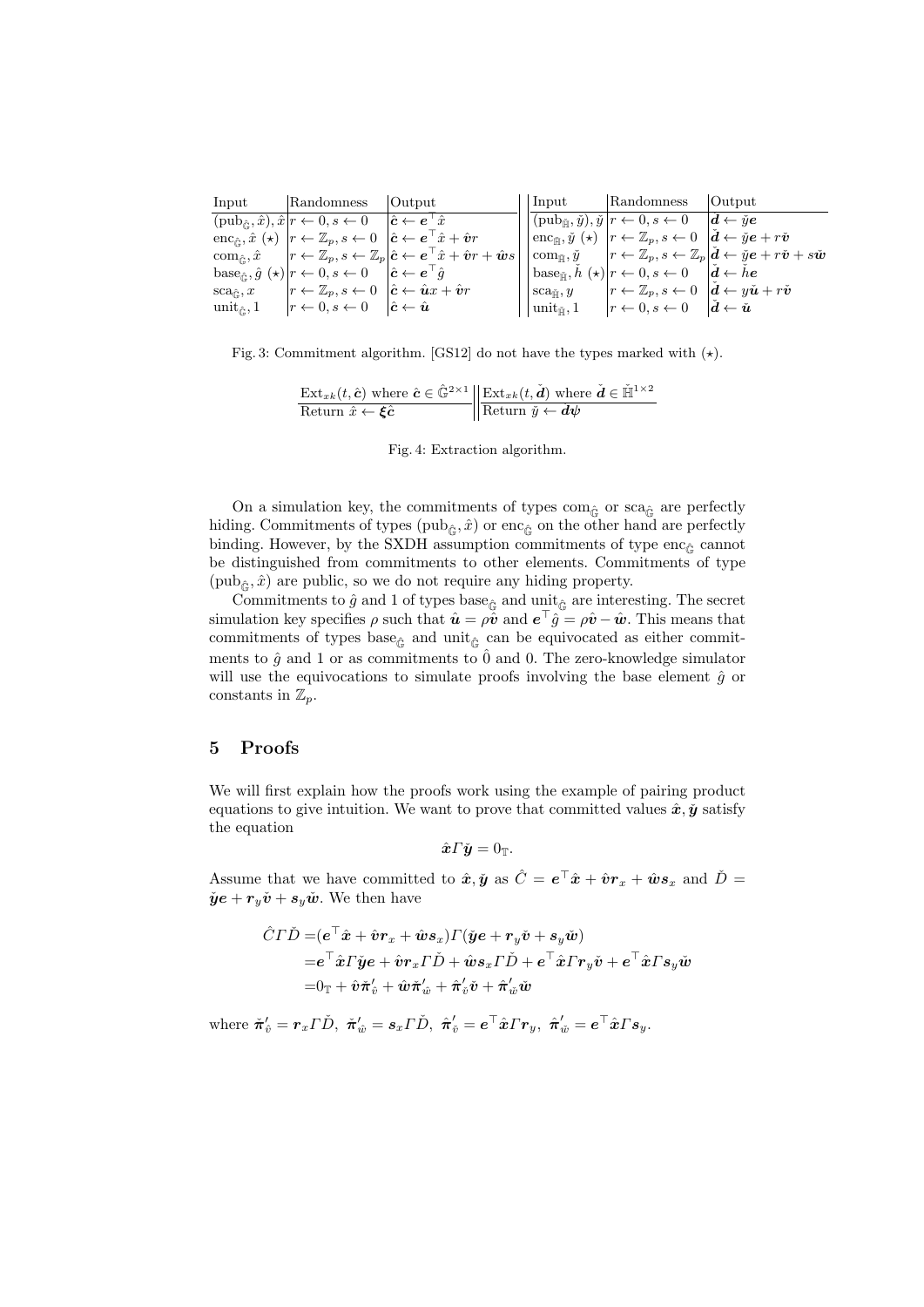The prover randomizes  $\pi'_{\hat{v}}, \pi'_{\hat{w}}, \hat{\pi}'_{\hat{v}}, \hat{\pi}'_{\hat{w}}$  as  $\tilde{\pi}_{\hat{v}} = \tilde{\pi}'_{\hat{v}} + \alpha \tilde{v} + \beta \tilde{w}, \tilde{\pi}_{\hat{w}} = \tilde{\pi}'_{\hat{w}} + \tilde{\pi}'_{\hat{w}}$  $\gamma \check{\boldsymbol{v}} + \delta \check{\boldsymbol{w}}, \ \hat{\boldsymbol{\pi}}_{\check{v}} = \hat{\boldsymbol{\pi}}'_{\check{v}} - \hat{\boldsymbol{v}} \alpha - \hat{\boldsymbol{w}} \gamma, \ \hat{\boldsymbol{\pi}}_{\check{w}} = \hat{\boldsymbol{\pi}}'_{\check{w}} - \hat{\boldsymbol{v}} \beta - \hat{\boldsymbol{w}} \delta.$  This gives us a randomized proof  $\check{\pi}_{\hat{v}}, \check{\pi}_{\hat{w}}, \hat{\pi}_{\check{v}}, \hat{\pi}_{\check{w}}$  satisfying the verification equation

$$
\hat{C}\Gamma\check{D}=\hat{\bm{v}}\check{\bm{\pi}}_{\hat{v}}+\hat{\bm{w}}\check{\bm{\pi}}_{\hat{w}}+\hat{\bm{\pi}}_{\check{v}}\check{\bm{v}}+\hat{\bm{\pi}}_{\check{w}}\check{\bm{w}}.
$$

Soundness and F-extractability. An extraction key xk contains  $\xi, \psi$  such that  $\boldsymbol{\xi}\hat{\boldsymbol{v}} = \boldsymbol{\xi}\hat{\boldsymbol{w}} = \hat{0}$  and  $\boldsymbol{\check{v}}\psi = \boldsymbol{\check{w}}\psi = \boldsymbol{\check{0}}$ . Multiplying the verification equation by  $\xi$  and  $\psi$  on the left and right side respectively, we get

$$
\boldsymbol{\xi} \hat{C} \boldsymbol{\varGamma} \check{D} \boldsymbol{\psi} = \boldsymbol{\xi} \hat{\boldsymbol{v}} \check{\boldsymbol{\pi}}_{\hat{v}} \boldsymbol{\psi} + \boldsymbol{\xi} \hat{\boldsymbol{w}} \check{\boldsymbol{\pi}}_{\hat{w}} \boldsymbol{\psi} + \boldsymbol{\xi} \hat{\boldsymbol{\pi}}_{\check{v}} \check{\boldsymbol{v}} \boldsymbol{\psi} + \boldsymbol{\xi} \hat{\boldsymbol{\pi}}_{\check{w}} \check{\boldsymbol{w}} \boldsymbol{\psi} = 0_{\mathbb{T}}.
$$

Observe,  $\hat{\mathbf{x}} = \xi \hat{C}$  are the values the extractor  $\text{Ext}_{xk}$  gets from the commitments  $\tilde{C}$  and  $\tilde{\mathbf{y}} = D\psi$  are the values the extractor  $\text{Ext}_{xk}$  gets from the commitments D. The extracted values from the commitments therefore satisfy  $\hat{x}\Gamma\check{y} = 0$ <sub>T</sub>. This gives us perfect soundness and perfect  $F$ -extractability, where  $F$  on group elements in  $\hat{\mathbb{G}}$  and  $\check{\mathbb{H}}$  is the identity function.

Zero-knowledge. The simulator will simulate proofs by equivocating the commitments to values  $\hat{x}, \check{y}$  that satisfy the equation  $\hat{x} \Gamma \check{y} = 0$ . On a simulation key, commitments with types  $com_{\hat{G}}$ , com<sub> $\hat{H}$ </sub> are perfectly hiding. The simulator can therefore use  $\hat{x}_i = \hat{0}$  or  $\check{y}_i = \check{0}$ . Commitments with types base<sub> $\hat{\epsilon}_i$ </sub>, base<sub> $\check{\epsilon}_i$ </sub> are also equivocable to  $\hat{0}$  or  $\check{0}$  since on a simulation key  $e^{\top}\hat{g} = \hat{v}\rho - \hat{w}$  and  $\check{h}e = \sigma\check{v} - \check{w}$ . By using equivocations to  $\hat{0}$  and  $\check{0}$  we can now ensure that  $\hat{x}_i \gamma_{i,j} \check{y}_j = 0_\mathbb{T}$  whenever  $t_{x_i} \in \{\text{base}_{\hat{\mathbb{G}}}, \text{com}_{\hat{\mathbb{G}}}\}$  or  $t_{y_j} \in \{\text{base}_{\hat{\mathbb{H}}}, \text{com}_{\hat{\mathbb{H}}}\}$ . Commitments of type  $t_{x_i} \in \{(\text{pub}_{\hat{\mathbb{G}}}, \hat{x}), \text{enc}_{\hat{\mathbb{G}}}\}\$ and  $t_{y_j} \in \{(\text{pub}_{\hat{\mathbb{H}}}, \hat{y}), \text{enc}_{\hat{\mathbb{H}}}\}\$ cannot be equivocated and, to get zero-knowledge, we will therefore assume  $\gamma_{i,j} = 0$  whenever such types are paired (as is also the case in [GS12]).

We now have that the simulator can equivocate commitments and base elements to  $\hat{0}$  and  $\check{0}$  such that the resulting  $\hat{x}, \check{y}$  satisfy  $\hat{x}\Gamma\check{y} = 0$ <sub>T</sub>. The randomization of the proofs ensures that they will not leak information about whether we are giving a real proof or simulating. Recall the prover randomized  $\check{\boldsymbol{\pi}}'_v, \check{\boldsymbol{\pi}}'_{\hat{w}}, \hat{\boldsymbol{\pi}}'_{\hat{w}} \text{ as } \check{\boldsymbol{\pi}}_{\hat{v}} = \check{\boldsymbol{\pi}}'_{\hat{v}} + \alpha \check{\boldsymbol{v}} + \beta \check{\boldsymbol{w}}, \check{\boldsymbol{\pi}}_{\hat{w}} = \check{\boldsymbol{\pi}}'_{\hat{w}} + \gamma \check{\boldsymbol{v}} + \delta \check{\boldsymbol{w}}, \, \hat{\boldsymbol{\pi}}_{\check{v}} = \hat{\boldsymbol{\pi}}'_{\check{v}} - \hat{\boldsymbol{v}} \alpha - \hat{\boldsymbol{w}} \gamma,$  $\hat{\pi}_{\check{w}} = \hat{\pi}'_{\check{w}} - \hat{v}\check{\beta} - \hat{w}\delta$ . On a simulation key this means regardless of whether we are giving a real proof or a simulated proof  $\dot{\pi}_{\hat{v}}, \dot{\pi}_{\hat{w}}$  are uniformly random and  $\hat{\pi}_{\tilde{v}}$ ,  $\hat{\pi}_{\tilde{w}}$  are the unique values that make the verification equation true. Finally, the encrypted elements are computationally hidden by the SXDH assumption, so here the simulator may use encryptions of  $\hat{0}$  and  $\check{0}$  instead of the witness and as we shall show the proofs can be constructed on top of the ciphertexts such that they do not reveal whether the underlying plaintext are part of a real witness or are set to zero by the simulator.

**Optimizations.** Now let us return to the prover. Observe that  $r_x, s_x, r_y, s_y$ may have some zero elements. In particular, assume that all elements in  $s<sub>x</sub>$  are 0. This happens if all  $\hat{x}_i$  in the statement have types enc<sub> $\hat{G}$ </sub>, (pub<sub> $\hat{G}$ </sub>,  $\hat{x}_i$ ) or base<sub> $\hat{G}$ </sub>.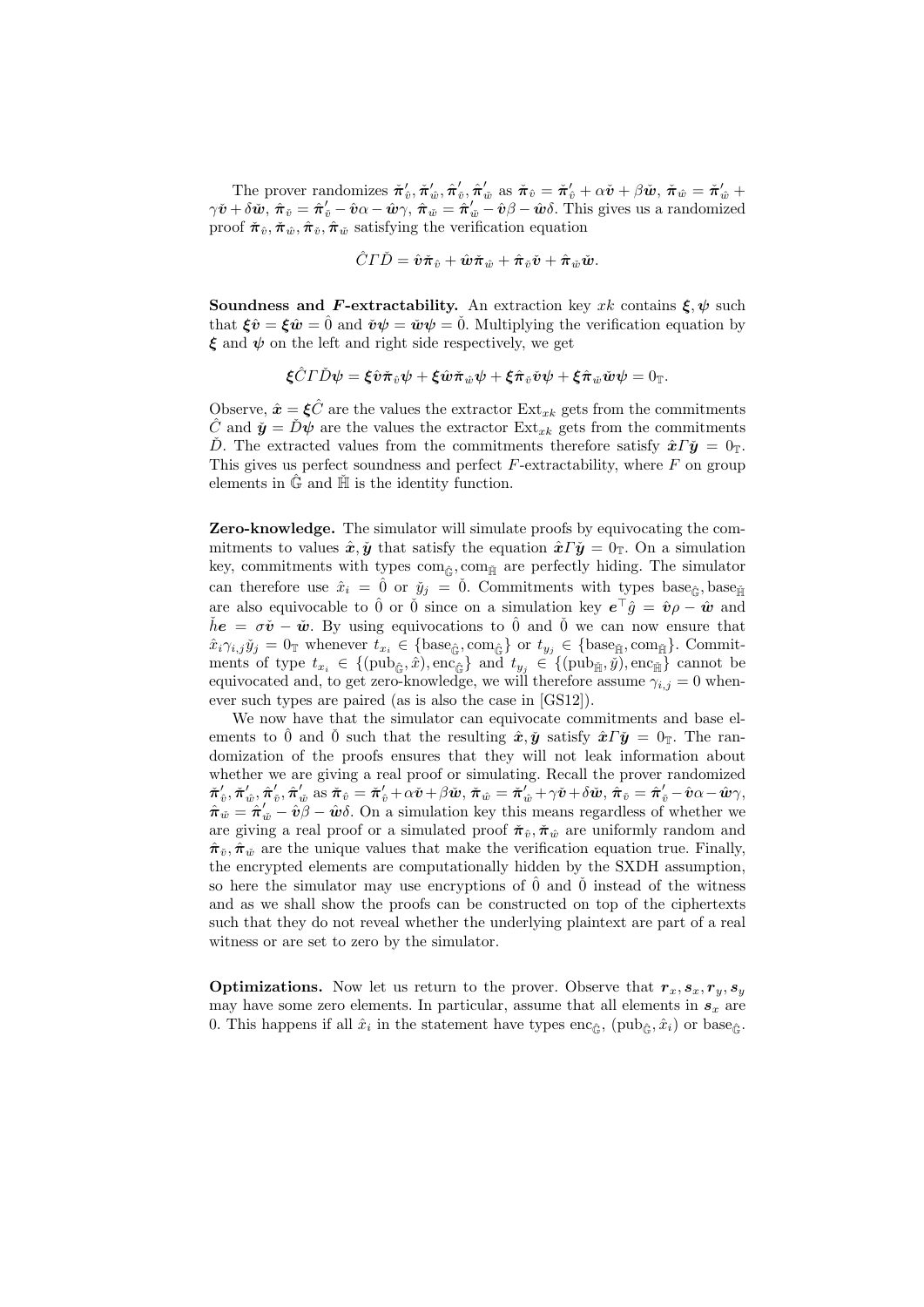Moreover, assume that all elements  $\check{y}$  have as types either com $_{\check{\mathbb{H}}}$  or base $_{\check{\mathbb{H}}}$  so that a simulator uses  $\check{\mathbf{y}} = \check{\mathbf{0}}$  in the simulated proof. This sets  $\check{\pi}'_{\hat{w}} = \check{0}$ . As  $\check{\pi}'_{\hat{w}}$ is the same for all witnesses, even for "simulated witnesses", we might as well set  $\gamma = \delta = 0$ . For such equations, we therefore save 2 group elements or 25% of the proof size compared to Groth and Sahai [GS12] where there is no enc<sub> $\hat{\epsilon}$ </sub> or enc<sub> $H$ </sub> types. We refer to the full paper [EG13] for a list of equation types and the corresponding proof sizes.

### 5.1 The full proof system

We divide the possible statements into 16 different types. They are summarized in Fig. 5, which provides an algorithm for checking that the statement format is correct. The relation  $R_L$  is defined in Fig. 6, which provides an algorithm to check whether a statement is true. The relation first checks that the types of the witnesses and the types of the equations match according to Fig. 5 and then whether the relevant pairing product, multi-scalar multiplication or quadratic equation is satisfied.

 $\text{CheckFormat}_{ck}(T, \Gamma, \{t_{x_i}\}_{i=1}^m, \{t_{y_j}\}_{j=1}^n)$ Check  $\Gamma \in \mathbb{Z}_p^{m \times n}$ 

Check that the equation and message types match each other according to the table below

| T                                                                            | $t_{x_1},\ldots,t_{x_m}$                                                                                                                                                                                                                             | $t_{y_1},\ldots,t_{y_n}$                                                                                                                                                                                                                                                                            |
|------------------------------------------------------------------------------|------------------------------------------------------------------------------------------------------------------------------------------------------------------------------------------------------------------------------------------------------|-----------------------------------------------------------------------------------------------------------------------------------------------------------------------------------------------------------------------------------------------------------------------------------------------------|
| $\overline{PPE}$                                                             |                                                                                                                                                                                                                                                      | $\text{base}_{\hat{\mathbb{G}}}, (\text{pub}_{\hat{\mathbb{G}}}, \hat{x}_i), \text{enc}_{\hat{\mathbb{G}}}, \text{com}_{\hat{\mathbb{G}}}\ket{\text{base}_{\check{\mathbb{H}}}, (\text{pub}_{\check{\mathbb{H}}}, \check{y}_j), \text{enc}_{\check{\mathbb{H}}}, \text{com}_{\check{\mathbb{H}}} }$ |
| $\text{PEnc}_{\hat{\mathbb{G}}}$                                             | base $_{\hat{\mathbb{G}}}, (\text{pub}_{\hat{\mathbb{G}}}, \hat{x}_i), \text{enc}_{\hat{\mathbb{G}}}$                                                                                                                                                | base <sub>Ěl</sub> , com <sub>Ěl</sub>                                                                                                                                                                                                                                                              |
| $\mathrm{PConst}_{\hat{\mathbb{G}}}$                                         | $\operatorname{base}_{\hat{\mathbb{G}}}, (\operatorname{pub}_{\hat{\mathbb{G}}}, \hat{x}_i)$                                                                                                                                                         | base $_{\tilde{\mathbb{H}}}$ , com $_{\tilde{\mathbb{H}}}$                                                                                                                                                                                                                                          |
| $\mathrm{PEnc}_{\check{\mathbb{H}}}$                                         | base $_{\hat{\mathbb{G}}}$ , com $_{\hat{\mathbb{G}}}$                                                                                                                                                                                               | base <sub><math>\check{\mathbb{H}}</math></sub> , (pub <sub><math>\check{\mathbb{H}}</math></sub> , $\check{y}_j$ ), enc $_{\check{\mathbb{H}}}$                                                                                                                                                    |
| $\text{PConst}_{\check{\mathbb{H}}}$                                         | base $_{\hat{\mathbb{G}}}$ , com $_{\hat{\mathbb{G}}}$                                                                                                                                                                                               | base <sub>Ě</sub> , (pub <sub>Ě</sub> , $\check{y}_j$ )                                                                                                                                                                                                                                             |
| $\mathrm{ME}_{\hat{\mathbb{G}}}$                                             | $\operatorname{base}_{\hat{\mathbb{G}}}, (\operatorname{pub}_{\hat{\mathbb{G}}}, \hat{x}_i), \operatorname{enc}_{\hat{\mathbb{G}}}, \operatorname{com}_{\hat{\mathbb{G}}} \text{unit}_{\check{\mathbb{H}}}, \operatorname{sca}_{\check{\mathbb{H}}}$ |                                                                                                                                                                                                                                                                                                     |
| $\mathrm{MEnc}_{\hat{\mathbb{G}}}$                                           | base $_{\hat{\mathbb{G}}}, (\text{pub}_{\hat{\mathbb{G}}}, \hat{x}_i), \text{enc}_{\hat{\mathbb{G}}}$                                                                                                                                                | $\text{unit}_{\check{\mathbb{H}}}, \text{sca}_{\check{\mathbb{H}}}$                                                                                                                                                                                                                                 |
|                                                                              | $\text{MConst}_{\hat{\mathbb{G}}} \big \text{base}_{\hat{\mathbb{G}}}, (\text{pub}_{\hat{\mathbb{G}}}, \hat{x}_i)$                                                                                                                                   | $\text{unit}_{\check{\mathbb{H}}}, \text{sca}_{\check{\mathbb{H}}}$                                                                                                                                                                                                                                 |
| $\mathrm{MLin}_{\hat{\mathbb{G}}}$                                           | $base_{\hat{\mathbb{G}}}, com_{\hat{\mathbb{G}}}$                                                                                                                                                                                                    | $\text{unit}_{\v{\mathbb{H}}}$                                                                                                                                                                                                                                                                      |
| $\mathrm{ME}_{\check{\mathbb{H}}}$                                           | $\operatorname{unit}_{\hat{\mathbb{G}}}, \operatorname{sca}_{\hat{\mathbb{G}}}$                                                                                                                                                                      | $\ensuremath{\text{base}_{\check{\mathbb{H}}}}, (\text{pub}_{\check{\mathbb{H}}}, \check{y}_j), \text{enc}_{\check{\mathbb{H}}}, \text{com}_{\check{\mathbb{H}}}$                                                                                                                                   |
| $\mathrm{MEnc}_{\check{\mathbb{H}}}$                                         | $ \text{unit}_{\hat{\mathbb{G}}}, \text{sca}_{\hat{\mathbb{G}}}$                                                                                                                                                                                     | $base_{\check{\mathbb{H}}}, (pub_{\check{\mathbb{H}}}, \check{y}_j), enc_{\check{\mathbb{H}}}$                                                                                                                                                                                                      |
|                                                                              | $\text{MConst}_{\check{\mathbb{H}}}\big \text{unit}_{\hat{\mathbb{G}}}, \text{sca}_{\hat{\mathbb{G}}}$                                                                                                                                               | $base_{\tilde{\mathbb{H}}}, (\text{pub}_{\tilde{\mathbb{H}}}, \check{y}_j)$                                                                                                                                                                                                                         |
| $\mathop{\rm MLin}\nolimits_{\check{\mathbb{H}}}$                            | $\text{unit}_{\hat{\mathbb{G}}}$                                                                                                                                                                                                                     | base <sub>m</sub> , com <sub>m</sub>                                                                                                                                                                                                                                                                |
| QE                                                                           | $\operatorname{unit}_{\hat{\mathbb{G}}}, \operatorname{sca}_{\hat{\mathbb{G}}}$                                                                                                                                                                      | $\text{unit}_{\check{\mathbb{H}}}, \text{sca}_{\check{\mathbb{H}}}$                                                                                                                                                                                                                                 |
| $\operatorname{QConst}_{\hat{\mathbb{G}}}$ $ \text{unit}_{\hat{\mathbb{G}}}$ |                                                                                                                                                                                                                                                      | $\text{unit}_{\check{\mathbb{H}}}, \text{sca}_{\check{\mathbb{H}}}$                                                                                                                                                                                                                                 |
|                                                                              | $QConst_{\tilde{\mathbb{H}}}\vert unit_{\hat{\mathbb{G}}},sca_{\hat{\mathbb{G}}}$                                                                                                                                                                    | unit $_{\check{\mathbb{H}}}$                                                                                                                                                                                                                                                                        |

If  $T = \text{PPE}$  check  $\Gamma_{i,j} = 0$  for all  $(i, j)$  where  $t_{x_i} \in \{(\text{pub}_{\hat{\mathbb{G}}}, \hat{x}_i), \text{enc}_{\hat{\mathbb{G}}}\}$  and  $t_{y_j} \in \{(\text{pub}_{\hat{\mathbb{H}}}, \check{y}_j), \text{enc}_{\hat{\mathbb{H}}}\}$ Accept format if all checks pass, else abort

Fig. 5: Equation - message types check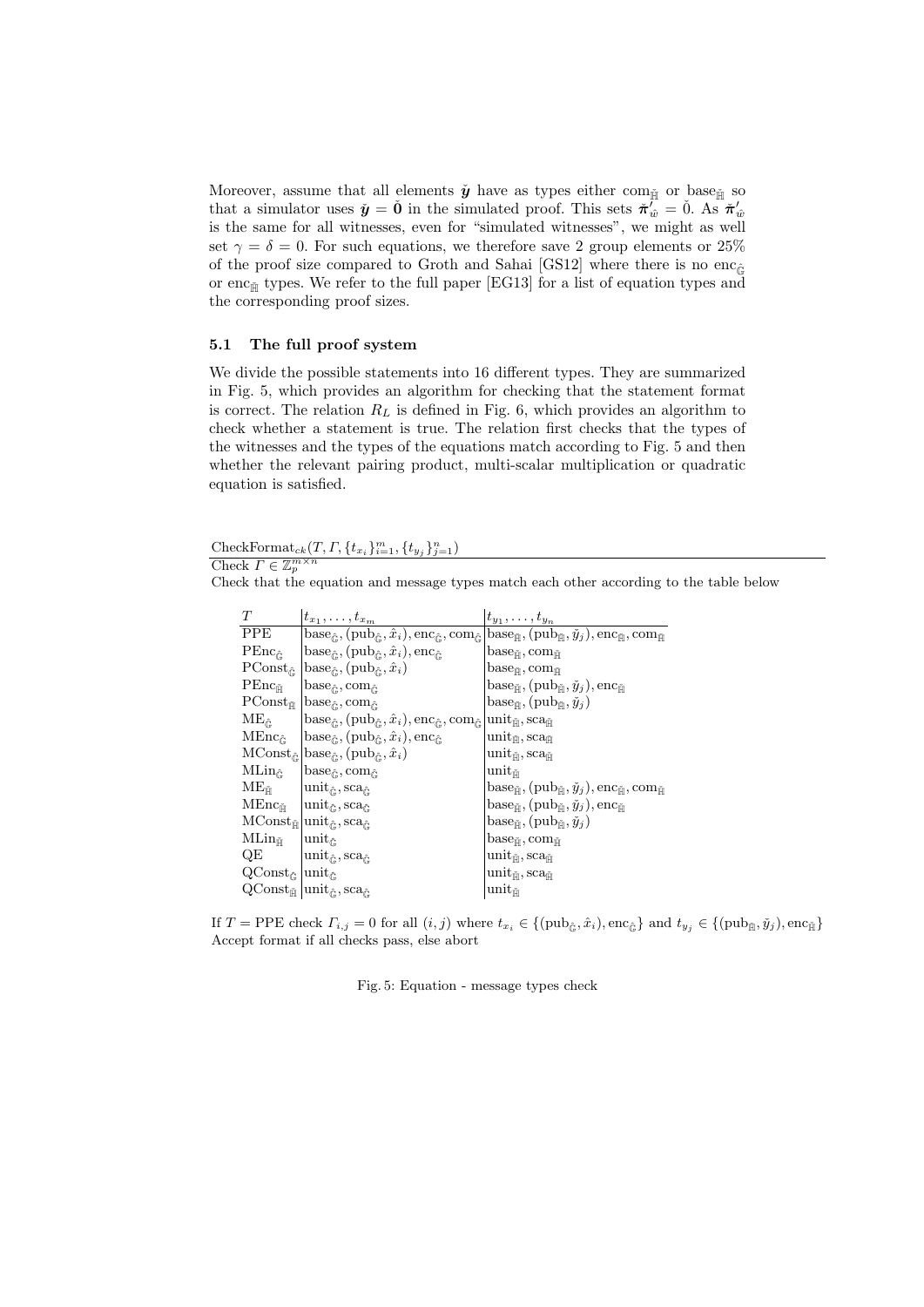| $R_L(ck, (T, \Gamma), (\{(t_{x_i}, x_i)\}_{i=1}^m, \{(t_{y_i}, y_j)\}_{j=1}^n))$                                                                       |
|--------------------------------------------------------------------------------------------------------------------------------------------------------|
| $\overline{\text{CheckFormat}_{ck}(T, \Gamma, \{t_{x_i}\}_{i=1}^m, \{t_{y_i}\}_{i=1}^n)}$                                                              |
| For all <i>i</i> , <i>j</i> check $(t_{x_i}, x_i) \in M_{ck}$ and $(t_{y_i}, y_j) \in M_{ck}$                                                          |
| If $\boldsymbol{x} \in \hat{\mathbb{G}}^m$ and $\boldsymbol{y} \in \tilde{\mathbb{H}}^n$ check $\boldsymbol{x} \Gamma \boldsymbol{y} = 0_{\mathbb{T}}$ |
| If $\boldsymbol{x} \in \widehat{\mathbb{G}}^m$ and $\boldsymbol{y} \in \mathbb{Z}_p^n$ check $\boldsymbol{x} \Gamma \boldsymbol{y} = \widehat{0}$      |
| If $\boldsymbol{x} \in \mathbb{Z}_p^m$ and $\boldsymbol{y} \in \check{\mathbb{H}}^n$ check $\boldsymbol{x} \Gamma \boldsymbol{y} = \check{0}$          |
| If $\boldsymbol{x} \in \mathbb{Z}_p^m$ and $\boldsymbol{y} \in \mathbb{Z}_p^n$ check $\boldsymbol{x} \Gamma \boldsymbol{y} = 0$                        |
| Accept if and only if all checks pass                                                                                                                  |

Fig. 6: Relation that defines the key-dependent languages for our proofs

The prover and verifier are given in Fig. 7. The prover constructs a proof for the relevant type of equation assuming the input is a correctly formatted statement with valid openings of commitments to a satisfying witness. The verifier uses the matching verification equation to check validity of a proof.

 $Prove_{ck}(T, \Gamma, \{(t_{x_i}, x_i, (r_{x_i}, s_{x_i}))\}_{i=1}^m, \{(t_{y_j}, y_j, (r_{y_j}, s_{y_j}))\}_{j=1}^n)$ If  $\bm{x}\in\hat{\mathbb{G}}^m$  define  $\hat{C}=\bm{e}^\top\bm{x}+\hat{\bm{v}}\bm{r}_x+\hat{\bm{w}}\bm{s}_x$  else if  $\bm{x}\in\mathbb{Z}_p^m$  define  $\hat{C}=\hat{\bm{u}}\bm{x}+\hat{\bm{v}}\bm{r}_x$ If  $\pmb{y}\in\check{\mathbb{H}}^n$  define  $\check{D}=\pmb{y}\pmb{e}+\pmb{r}_y\check{\pmb{v}}+\pmb{s}_y\check{\pmb{w}}$  else if  $\pmb{y}\in\mathbb{Z}_p^n$  define  $\check{D}=\pmb{y}\check{\pmb{u}}+\pmb{r}_y\check{\pmb{v}}$ Set  $\alpha = \beta = \gamma = \delta = 0$ If  $T = \text{PPE pick } \alpha, \beta, \gamma, \delta \leftarrow \mathbb{Z}_p$ If  $T \in \{ {\rm PEnc}_{\hat{\mathbb{G}}}, {\rm ME}_{\check{\mathbb{H}}}\}$  pick  $\alpha, \beta \leftarrow \mathbb{Z}_p$ If  $T \in \{ {\rm PEnc}_{\tilde{\mathbb{H}}}, {\rm ME}_{\hat{\mathbb{G}}}\}$  pick  $\alpha, \gamma \leftarrow \mathbb{Z}_p$ If  $T \in \{ \text{MEnc}_{\hat{\mathbb{G}}}, \text{MEnc}_{\check{\mathbb{H}}}, \text{QE} \}$  pick  $\alpha \leftarrow \mathbb{Z}_p$  $\check{\boldsymbol{\pi}}_{\hat{v}} \leftarrow \boldsymbol{r}_x \tilde{\boldsymbol{\varGamma}} \check{D} + \alpha \check{\boldsymbol{v}} + \beta \check{\boldsymbol{w}} \qquad \hat{\boldsymbol{\pi}}_{\check{v}} \leftarrow (\hat{C} - \hat{\boldsymbol{v}} \boldsymbol{r}_x - \hat{\boldsymbol{w}} \boldsymbol{s}_x) \boldsymbol{\varGamma} \boldsymbol{r}_y - \hat{\boldsymbol{v}} \alpha - \hat{\boldsymbol{w}} \gamma$  $\check{\boldsymbol{\pi}}_{\hat{w}} \leftarrow \boldsymbol{s}_x \boldsymbol{\varGamma} \check{D} + \gamma \check{\boldsymbol{v}} + \delta \check{\boldsymbol{w}} \qquad \hat{\boldsymbol{\pi}}_{\hat{w}} \leftarrow (\hat{C} - \hat{\boldsymbol{v}} \boldsymbol{r}_x - \hat{\boldsymbol{w}} \boldsymbol{s}_x) \boldsymbol{\varGamma} \boldsymbol{s}_y - \hat{\boldsymbol{v}} \beta - \hat{\boldsymbol{w}} \delta$ Return  $\pi = (\tilde{\pi}_{\hat{v}}, \tilde{\pi}_{\hat{w}}, \hat{\pi}_{\tilde{v}}, \hat{\pi}_{\tilde{w}})$ Verify<sub>ck</sub> $(T, \Gamma, \{(t_{x_i}, \hat{c}_i)\}_{i=1}^m, \{(t_{y_j}, \check{d}_j)\}_{j=1}^n, \pi)$  $\text{CheckFormat}_{ck}(T, \Gamma, \{t_{x_i}\}_{i=1}^m, \{t_{y_j}\}_{j=1}^n)$ 

Check  $\hat{C} = (\hat{c}_1 \cdots \hat{c}_m) \in \hat{\mathbb{G}}^{2 \times m}$  and  $\check{D} = (\check{d}_1 \cdots \check{d}_n)^{\top} \in \check{\mathbb{H}}^{n \times 2}$ Check  $\pi = (\tilde{\pi}_{\hat{v}}, \tilde{\pi}_{\hat{w}}, \hat{\pi}_{\hat{v}}, \hat{\pi}_{\hat{w}}) \in \tilde{\mathbb{H}}^{2 \times 1} \times \tilde{\mathbb{H}}^{2 \times 1} \times \hat{\mathbb{G}}^{1 \times 2} \times \hat{\mathbb{G}}^{1 \times 2}$ Check  $\hat{C}\Gamma\check{D} = \hat{\boldsymbol{v}}\check{\boldsymbol{\pi}}_{\hat{v}} + \hat{\boldsymbol{w}}\check{\boldsymbol{\pi}}_{\hat{w}} + \hat{\boldsymbol{\pi}}_{\check{v}}\check{\boldsymbol{v}} + \hat{\boldsymbol{\pi}}_{\check{w}}\check{\boldsymbol{w}}$ Return 1 if all checks pass, else return 0

Fig. 7: Prover and verifier algorithms

Let  $F$  be given by

| $F(ck, t, \hat{x}) = \hat{x}$   | for $t \in \{(\text{pub}_{\hat{\mathbb{G}}}, \hat{x}), \text{enc}_{\hat{\mathbb{G}}}, \text{com}_{\hat{\mathbb{G}}}, \text{base}_{\hat{\mathbb{G}}}\}\$            |
|---------------------------------|--------------------------------------------------------------------------------------------------------------------------------------------------------------------|
| $F(ck, t, x) = \hat{g}x$        | for $t \in \{sca_{\hat{\mathbb{C}}}, \text{unit}_{\hat{\mathbb{C}}}\}\$                                                                                            |
| $F(ck, t, \hat{y}) = \check{y}$ | for $t \in \{(\text{pub}_{\check{\mathbb{H}}}, \check{y}), \text{enc}_{\check{\mathbb{H}}}, \text{com}_{\check{\mathbb{H}}}, \text{base}_{\check{\mathbb{H}}}\}\.$ |
| $F(ck, t, y) = yh$              | for $t \in \{sca_{\tilde{\mathbb{H}}}, \text{unit}_{\tilde{\mathbb{H}}}\}\$                                                                                        |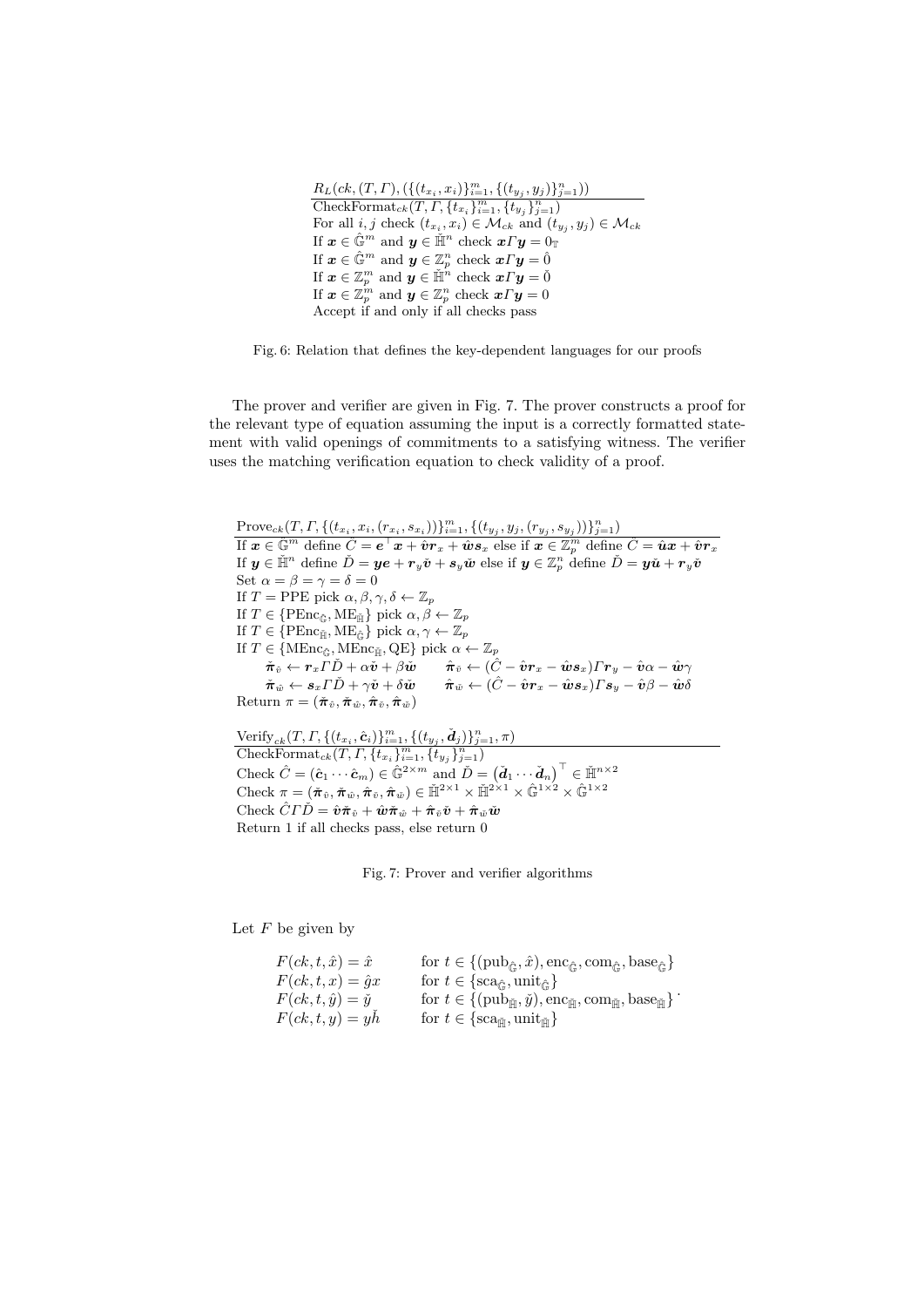**Theorem 1.** The commit-and-prove scheme given in Figs. 1,3,4 and 7 has perfect correctness, perfect soundness and F-extractability for the function F defined above, and computational composable zero-knowledge if the SXDH assumption holds relative to G.

Due to lack of space, the description of the zero-knowledge simulator and the proof of the theorem is given in the full version [EG13].

# 6 NIZK proofs with prover-chosen CRS

In Groth-Sahai proofs, the prover uses a common reference string shared between the prover and the verifier to construct NIZK proofs. We can improve efficiency by letting the prover choose her own common reference string, which we will refer to as her public key. To maintain the soundness of the NIZK proof, the prover will create its public key as a perfectly binding key and will make a NIZK proof using the shared common reference string to prove that the public key is binding. In this section we will explain how the prover creates her public key, proves its well-formedness and we explain what the efficiency improvement obtained is. In the full version of this paper [EG13] we give definitions for commit-and-prove schemes with prover-chosen CRS and we prove the security of our scheme.

### 6.1 Creating the public key

Like commitment keys, public keys can be created in two ways: they can either be perfectly binding or perfectly hiding. These two types of keys are computationally indistinguishable if the SXDH assumption holds. As we already argued, we will require the prover to create her public key in a perfectly binding way. However, the zero-knowledge simulator will create a perfectly hiding public key and simulate the NIZK proof for well-formedness.

| ProverGen(ck)                                                                                                          |                                                                | SimProverGen(ck)                                                                                                                                                                                                                                                                                                                |                                                                |
|------------------------------------------------------------------------------------------------------------------------|----------------------------------------------------------------|---------------------------------------------------------------------------------------------------------------------------------------------------------------------------------------------------------------------------------------------------------------------------------------------------------------------------------|----------------------------------------------------------------|
| $\rho_P \leftarrow \mathbb{Z}_p$                                                                                       | $\sigma_P \leftarrow \mathbb{Z}_n$                             | $\rho_P \leftarrow \mathbb{Z}_n$                                                                                                                                                                                                                                                                                                | $\sigma_P \leftarrow \mathbb{Z}_n$                             |
| $\hat{\bm{v}}_{P} \leftarrow \hat{\bm{v}}$                                                                             | $\check{\boldsymbol{v}}_{P} \leftarrow \check{\boldsymbol{v}}$ | $\hat{\bm{v}}_P \leftarrow \hat{\bm{v}}$                                                                                                                                                                                                                                                                                        | $\check{\boldsymbol{v}}_{P} \leftarrow \check{\boldsymbol{v}}$ |
| $\hat{\boldsymbol{w}}_P \leftarrow \rho_P \hat{\boldsymbol{v}}_P$                                                      | $\check{w}_P \leftarrow \sigma_P \check{v}_P$                  | $\hat{\boldsymbol{w}}_P \leftarrow \rho_P \hat{\boldsymbol{v}}_P - (\hat{0}, \hat{g})^\top \hat{\boldsymbol{w}}_P \leftarrow \sigma_P \check{\boldsymbol{v}}_P - (\hat{0}, h)$                                                                                                                                                  |                                                                |
|                                                                                                                        |                                                                | $\left\Vert \hat{\bm{u}}_{P} \leftarrow \hat{\bm{w}}_{P} + (\hat{0},\hat{g})^{\top} \quad \check{\bm{u}}_{P} \leftarrow \check{\bm{w}}_{P} + (\check{0},\check{h}) \mid \hat{\bm{u}}_{P} \leftarrow \hat{\bm{w}}_{P} + (\hat{0},\hat{g})^{\top} \quad \check{\bm{u}}_{P} \leftarrow \check{\bm{w}}_{P} + (\check{0},\check{h})$ |                                                                |
| $pk \leftarrow (\hat{\bm{u}}_P, \hat{\bm{v}}_P, \hat{\bm{w}}_P, \check{\bm{u}}_P, \check{\bm{v}}_P, \check{\bm{w}}_P)$ |                                                                | $p k \leftarrow (\hat{\boldsymbol{u}}_P, \hat{\boldsymbol{v}}_P, \hat{\boldsymbol{w}}_P, \check{\boldsymbol{u}}_P, \check{\boldsymbol{v}}_P, \check{\boldsymbol{w}}_P)$                                                                                                                                                         |                                                                |
| $sk \leftarrow (pk, \rho_P, \sigma_P)$                                                                                 |                                                                | $sk \leftarrow (pk, \rho_P, \sigma_P)$                                                                                                                                                                                                                                                                                          |                                                                |
| Return $(pk, sk)$                                                                                                      |                                                                | Return $(pk, sk)$                                                                                                                                                                                                                                                                                                               |                                                                |

Fig. 8: Public key generator algorithms

As shown in Fig. 8, the public key is created in a similar way to how the commitment key is created. The main difference is that the bilinear group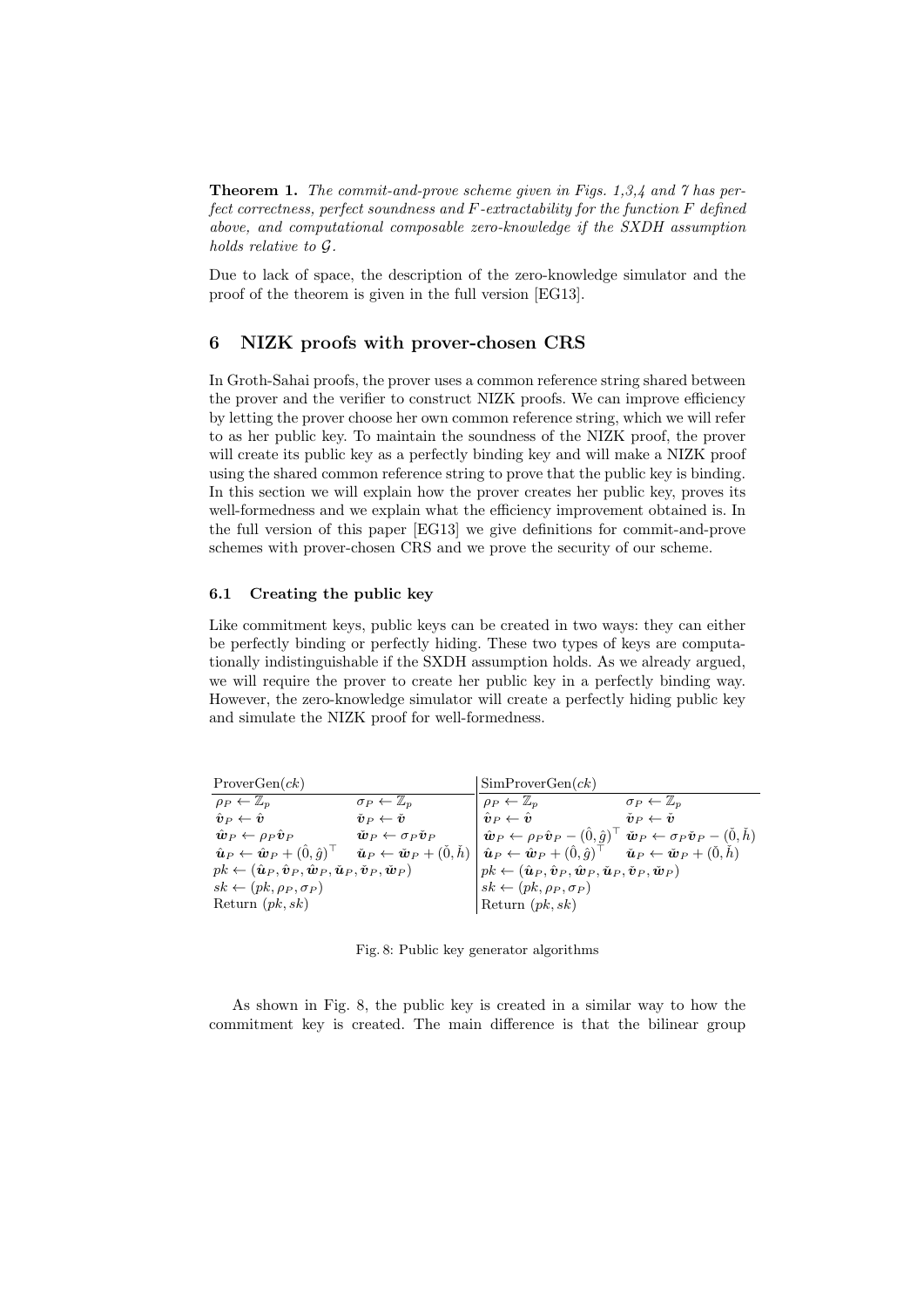$(p, \hat{\mathbb{G}}, \check{\mathbb{H}}, \mathbb{T}, e, \hat{g}, \check{h})$  is already fixed, and that we allow the prover to reuse the elements  $\hat{v}, \check{v}$ . This both reduces the size of the public key and also ensures that the prover's commitments are extractable even when using her own key.

Once the prover has created her pair of public key and secret key, she has to compute an NIZK proof to show that her  $pk$  is perfectly binding. A valid public key is defined by the existence of some  $\rho_P$ ,  $\sigma_P$  such that  $\hat{\mathbf{w}}_P = \rho_P \hat{\mathbf{v}}$  and  $\check{\boldsymbol{w}}_P = \sigma_P \check{\boldsymbol{v}}$ , which can be written as two equations of type MConst<sub> $\hat{\boldsymbol{\epsilon}}$ </sub> involving public elements in  $\hat{\mathbb{G}}$  and a secret  $\rho_P$  committed in  $\check{\mathbb{H}}$ , and two equations of type MConst<sub> $\check{\mathbb{H}}$ </sub> involving public elements in  $\check{\mathbb{H}}$  and a secret  $\sigma_P$  committed in  $\hat{\mathbb{G}}$ . These are simple statements that each have a proof consisting of a single group element. In the full version of this paper [EG13] we give the exact NIZK proofs that have to be computed. The total cost of communicating the public key, which is determined by the commitments to  $\rho_P$  and  $\sigma_P$  and the NIZK proofs is 12 group elements. Since we are using a commit-and-prove scheme we can consider this as a one-off cost for each verifier engaging with the prover after which the public key may be used for many commitments and proofs.

### 6.2 Computing commitments and NIZK proofs

Once the prover has created her public key  $pk$  and has proven its well-formedness, she can make commitments and prove statements using  $pk$  instead of  $ck$ . The commitments and proofs are created and verified in exactly the same way as described in Fig. 3 and Fig. 7, but the number of scalar multiplications needed to compute commitments and NIZK proofs can be reduced using her knowledge of the discrete logarithms in sk. We have for instance

$$
\hat{\mathbf{c}} = \mathbf{e}^{\top}\hat{x} + \hat{\mathbf{v}}r + \hat{\mathbf{w}}_P s = \mathbf{e}^{\top}\hat{x} + \hat{\mathbf{v}}(r + \rho_P s),
$$

so the prover can compute a commitment with 2 scalar multiplications instead of 4 scalar multiplications.

By using the secret key  $sk$  the prover can reduce the number of scalar multiplications by 50% for commitments to group elements and commitments to elements in  $\mathbb{Z}_n$ . Computing NIZK proofs is more complicated and there are many operations that cannot be avoided by using the secret key  $sk$ . However, in some cases the improvement is very noticeable as in the case of quadratic equations  $(T = QE)$  where the number of scalar multiplications is reduced by 50%<sup>5</sup> . Furthermore, in most applications found in the literature there are only a few variables in the equations, which makes our improvements more significant. The exact savings can be found in the full version of this paper [EG13].

 $5$  We assume that operations in  $H̃$  are more computationally expensive than operations in  $\hat{\mathbb{G}}$ , as usually  $\hat{\mathbb{G}}$  is an elliptic curve over a prime order field and  $\check{\mathbb{H}}$  is the same elliptic curve over an extension field [GPS08]. Therefore, we have tried to reduce the numbers of operations in  $H̃$  as much as possible. In addition, we have for simplicity assumed that the commitments that appear in the NIZK proof have as many randomization factors as possible conditioned to the equation type T.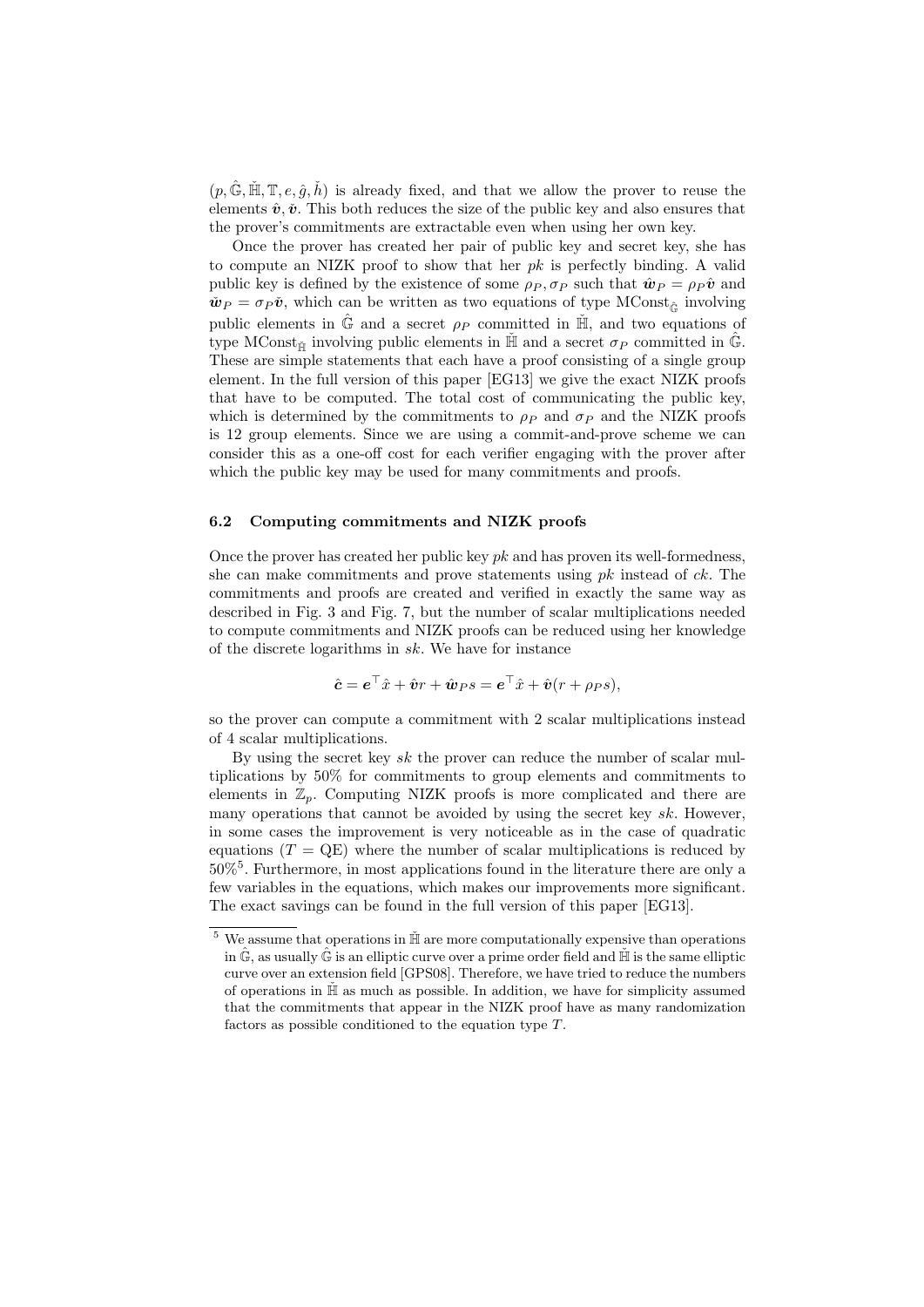# References

- [BB04] Dan Boneh and Xavier Boyen. Short signatures without random oracles. In Christian Cachin and Jan Camenisch, editors, EUROCRYPT 2004, volume 3027 of LNCS, pages 56–73. Springer, May 2004.
- [BCC<sup>+</sup>09] Mira Belenkiy, Jan Camenisch, Melissa Chase, Markulf Kohlweiss, Anna Lysyanskaya, and Hovav Shacham. Randomizable proofs and delegatable anonymous credentials. In Shai Halevi, editor, CRYPTO 2009, volume 5677 of LNCS, pages 108–125. Springer, August 2009.
- [BCKL08] Mira Belenkiy, Melissa Chase, Markulf Kohlweiss, and Anna Lysyanskaya. P-signatures and noninteractive anonymous credentials. In Ran Canetti, editor, TCC 2008, volume 4948 of LNCS, pages 356–374. Springer, March 2008.
- [BFI<sup>+</sup>10] Olivier Blazy, Georg Fuchsbauer, Malika Izabachène, Amandine Jambert, Herv´e Sibert, and Damien Vergnaud. Batch Groth-Sahai. In Jianying Zhou and Moti Yung, editors, ACNS 10, volume 6123 of LNCS, pages 218–235. Springer, June 2010.
- [BFM88] Manuel Blum, Paul Feldman, and Silvio Micali. Non-interactive zeroknowledge and its applications. In Proceedings of the twentieth annual ACM symposium on Theory of computing, STOC '88, pages 103–112, New York, NY, USA, 1988. ACM.
- [BW06] Xavier Boyen and Brent Waters. Compact group signatures without random oracles. In Serge Vaudenay, editor, EUROCRYPT 2006, volume 4004 of LNCS, pages 427–444. Springer, May / June 2006.
- [BW07] Xavier Boyen and Brent Waters. Full-domain subgroup hiding and constant-size group signatures. In Tatsuaki Okamoto and Xiaoyun Wang, editors, PKC 2007, volume 4450 of LNCS, pages 1–15. Springer, April 2007.
- [CHP07] Jan Camenisch, Susan Hohenberger, and Michael Østergaard Pedersen. Batch verification of short signatures. In Moni Naor, editor, EURO-CRYPT 2007, volume 4515 of LNCS, pages 246–263. Springer, May 2007.
- [CKLM12] Melissa Chase, Markulf Kohlweiss, Anna Lysyanskaya, and Sarah Meiklejohn. Malleable proof systems and applications. In David Pointcheval and Thomas Johansson, editors, EUROCRYPT 2012, volume 7237 of LNCS, pages 281–300. Springer, April 2012.
- [CLOS02] Ran Canetti, Yehuda Lindell, Rafail Ostrovsky, and Amit Sahai. Universally composable two-party and multi-party secure computation. In  $34th$  ACM STOC, pages 494–503. ACM Press, May 2002.
- [Dam92] Ivan Damgård. Non-interactive circuit based proofs and non-interactive perfect zero-knowledge with preprocessing. In Rainer A. Rueppel, editor, EU-ROCRYPT'92, volume 658 of LNCS, pages 341–355. Springer, May 1992.
- [EG13] Alex Escala and Jens Groth. Fine-Tuning Groth-Sahai Proofs. Cryptology ePrint Archive, Report 2013/662.
- [EG84] Taher ElGamal. A public key cryptosystem and a signature scheme based on discrete logarithms. In CRYPTO 1984, pages 10–18. Springer Berlin Heidelberg, 1985.
- [EHKRV13] Alex Escala, Gottfried Herold, Eike Kiltz, Carla R`afols and Jorge Villar. An Algebraic Framework for Diffie-Hellman Assumptions. In CRYPTO 2013, pages 129-147. Springer Berlin Heidelberg, 2013.
- [Fuc11] Georg Fuchsbauer. Commuting Signatures and Verifiable Encryption. In Kenneth G.Paterson, editor, EUROCRYPT 2011, volume 6632 of LNCS, pages 224–245. Springer, May 2011.